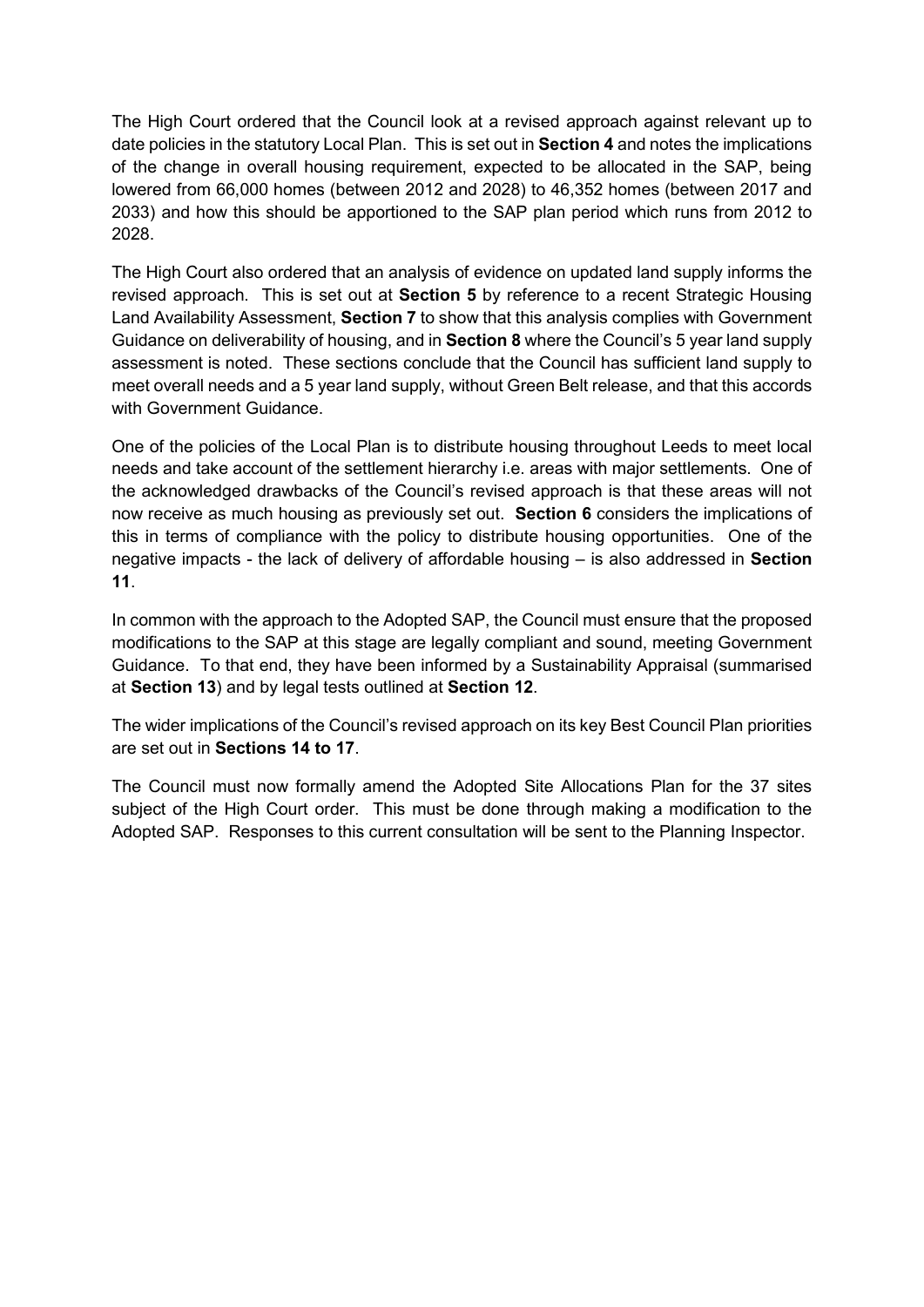# **1. Introduction**

1.1 The Site Allocations Plan (SAP) was adopted on 10th July 2019. It provides housing, employment and mixed use allocations and safeguarded land designations (sites reserved for potential future allocation), sites for Gypsy and Traveller provision, greenspace and retail designations in line with the strategic framework set out in the Core Strategy (2014). However, following the date of adoption of a plan there is a statutory 21 day period within which interested parties may seek permission of the High Court to challenge the legality of the Plan. Aireborough Neighbourhood Development Forum submitted a High Court challenge on in August on seven grounds.

1.2 The case was heard at the High Court in February 2020, with Judgment handed down on 8 June 2020. The Judge, Mrs Justice Lieven DBE, allowed the Claim on three of the seven grounds raised. These three grounds related to three legal errors namely legally deficient reasons given in the Inspectors report on: justifying the release of the specific Green Belt sites and site selection process; and an error of fact relating to the calculated increase in supply of housing during the process.

1.3 The High Court has ordered relief. The effect of this relief is that allocated sites that immediately before the adoption of the SAP were in the Green Belt be remitted back to (in other words re-considered by) the Secretary of State and the Planning Inspectorate for further examination. All other policies within the SAP remain adopted and carry full weight. The effect of the Order is that the SAP examination remains open in respect of the remitted sites. This narrow scope focusses upon the options for the 37 remitted Green Belt sites and potential modifications that are necessary to achieve a fully adopted plan.

1.4 The High Court Order requires that a revised position on the 37 sites reflects an up to date position on evidence. The Judge in her Order notes that *"The passage of time may well require the council to update its evidence, and potentially, to invite the Inspector to recommend modification to policies"*.

1.5 This Background Paper summarises the Council's updated evidence on the Strategic Housing Land Availability Assessment, Five Year Housing Land Supply Statement, Sustainability Appraisal, Duty to Cooperate and Habitats Regulation Assessment to determine what modifications to the SAP are necessary to achieve a fully Adopted Plan..

# **2. Background**

2.1 The Core Strategy was adopted in 2014 and set in accordance with then Government guidance, office of national statistics figures and an independent public examination, a housing requirement of 70,000 (net) new dwellings in the period 2012 to 2028. The requirement led to the need for land allocations for 66,000 new homes, meaning the release of Green Belt sites was necessary. In response, the SAP proposed to release the largest level of land allocations for housing in the country. However, during the preparation of the SAP the housing requirement in Leeds was in the process of being revised at both national level through the Government's standard methodology and at local level through Core Strategy Selective Review (CS 2019 as amended), both of which pointed to lower housing targets. As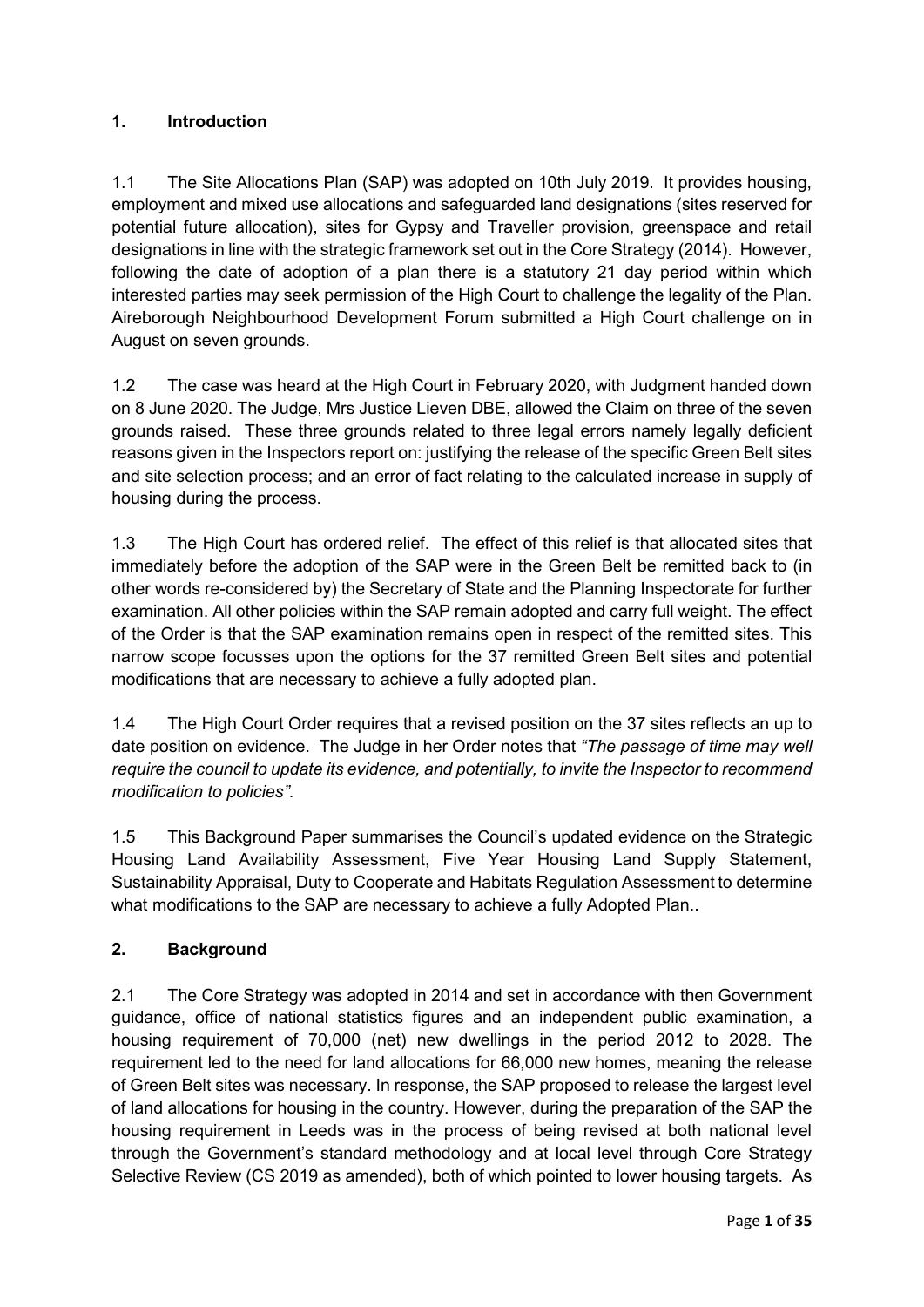a result and following submission to the Secretary of State, the SAP was modified to provide housing allocations up to 2023 only with a commitment to review the plan by 2021 (following the adoption of the CSSR and lower housing target).

2.2 This led to a reduction in the amount of land required but some Green Belt releases were still required although these were reduced from 12,481 dwellings across 73 Green Belt sites to around 4,000 units across 37 sites up to 2023 prior to adoption. This was in order to meet both the adopted annualised target and the requirement to demonstrate a five year housing land supply against the Core Strategy (2014) requirement. The Inspectors concluded this to *"be a pragmatic and sound approach".* The table below list the 37 sites and total capacities as included in SAP.

| <b>HMCA</b>             | <b>SAP Ref</b> | <b>Site</b>                                       | <b>SAP</b><br><b>Total</b> |
|-------------------------|----------------|---------------------------------------------------|----------------------------|
| Aireborough             | <b>HG2-1</b>   | New Birks Farm, Ings Lane, Guiseley               | 160                        |
| Aireborough             | <b>HG2-2</b>   | Wills Gill, Guiseley                              | 133                        |
| Aireborough             | <b>HG2-4</b>   | Hollins Hill and Hawkstone Avenue, Guiseley       | 80                         |
| Aireborough             | <b>HG2-9</b>   | Land at Victoria Avenue, Yeadon                   | 102                        |
| East                    | HG2-119        | <b>Red Hall Offices</b>                           | 50                         |
| East                    | HG2-123        | <b>Colton Road East</b>                           | 17                         |
| East                    | MX2-38         | Barrowby Lane, Manston                            | 150                        |
| North                   | HG2-36         | Alwoodley Lane, Alwoodley                         | 302                        |
| North                   | <b>HG2-38</b>  | Dunstarn Lane, Adel                               | 68                         |
| <b>North</b>            | <b>HG2-42</b>  | Broadway and Calverley Lane, Horsforth            | 18                         |
| North                   | HG2-43         | <b>Horsforth Campus</b>                           | 134                        |
| <b>North</b>            | <b>HG2-46</b>  | Horsforth (Former waste water treatment works)    | 53                         |
| <b>Outer North East</b> | <b>HG2-26</b>  | Wetherby Road - Scarcroft Lodge, Scarcroft        | 100                        |
| <b>Outer North West</b> | <b>HG2-17</b>  | Breary Lane East, Bramhope                        | 87                         |
| East & Outer South      | HG2-174        | Wood Lane, Rothwell Garden Centre                 | 83                         |
| <b>Outer South</b>      | HG2-175        | Bullough Lane - Haigh Farm (land adjacent         | 222                        |
| <b>Outer South</b>      | HG2-177        | Alma Villas, Wodlesford                           | 12                         |
| Outer South             | HG2-180        | Fleet Lane & Methley Lane, Oulton                 | 339                        |
| <b>Outer South</b>      | HG2-183        | Swithens Lane, Rothwell                           | 85                         |
| <b>Outer South</b>      | HG2-186        | Main Street, Hunts Farm, Methley                  | 25                         |
| <b>Outer South East</b> | HG2-126        | Micklefield Railway Station Car Park (land north) | 18                         |
| <b>Outer South East</b> | HG2-133        | Ninevah Lane, Allerton Bywater                    | 65                         |
| <b>Outer South West</b> | HG2-136        | Whitehall Road (south of) - Harpers Farm          | 279                        |
| <b>Outer South West</b> | HG2-150        | Churwell (land to the east of)                    | 223                        |
| <b>Outer South West</b> | HG2-153        | Albert Drive, Morley                              | 121                        |
| <b>Outer South West</b> | HG2-159        | Sissons Farm, Middleton                           | 222                        |
| <b>Outer South West</b> | HG2-165        | Thorpe Hill Farm, Lingwell Gate Lane, Thorpe      | 57                         |
| <b>Outer South West</b> | HG2-166        | Long Thorpe Lane (land off), Thorpe, Wakefield    | 17                         |
| <b>Outer South West</b> | HG2-167        | Old Thorpe Lane (land at), Tingley                | 207                        |
| <b>Outer South West</b> | HG2-233        | Land at Moor Knoll Lane, East Ardsley             | 11                         |
| <b>Outer West</b>       | HG2-53         | Calverley Cutting/Leeds Liverpool Canal           | 32                         |
| <b>Outer West</b>       | HG2-63         | Woodhall Road (land adjacent), Gain Lane          | 196                        |
| <b>Outer West</b>       | <b>HG2-65</b>  | Daleside Road, Thornbury, North                   | 89                         |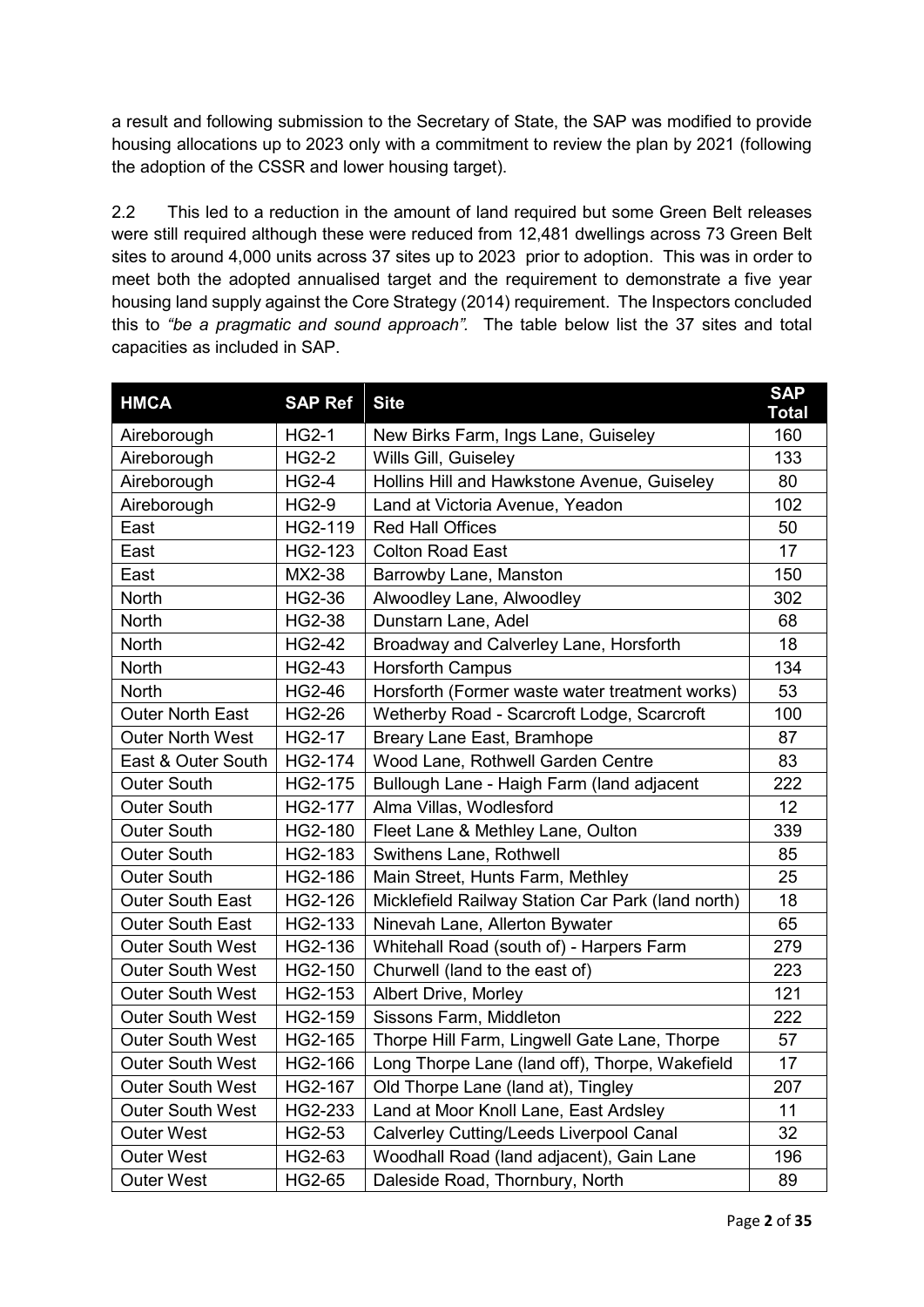| <b>HMCA</b>       | <b>SAP Ref</b> Site |                                 | <b>SAP</b><br><b>Total</b> |
|-------------------|---------------------|---------------------------------|----------------------------|
| <b>Outer West</b> | HG2-68              | Waterloo Road (land at), Pudsey | 28                         |
| <b>Outer West</b> | HG2-69              | Dick Lane, Thornbury            | 206                        |
| <b>Outer West</b> | HG2-71              | Land off Tyersal Road, Pudsey   | 33                         |
| <b>Outer West</b> | <b>HG2-72</b>       | Land off Tyersal Court, Tyersal | 46                         |
| <b>Total</b>      |                     |                                 |                            |

2.3 The allocation of land in the adopted SAP is based on the Core Strategy (2014) for a plan period from 1st April 2012 to 31<sup>st</sup> March 2028 with the final identification of sites updated to a base date of 1st April 2016. The SAP was adopted in July 2019 and the Core Strategy housing target was then lowered in September 2019 by the adoption of the CSSR. At the same time, the Council had recorded record levels of planning permissions approved since 1st April 2016 both on the identified supply allocated in the SAP but, critically, also on new sites that were not allocated in SAP but would meet the size thresholds for allocation. These sites came into focus as part of the High Court proceedings and Judgment as *"large windfall"* sites.

2.4 The housing land supply picture has been updated because the Adopted SAP (2019) provided housing sites to meet the requirements for housing set out in the Core Strategy (2014) from 2012, which have now been revised by Core Strategy (2019) for supply from 2017. The dual processes of (i) the requirement being substantially lowered at the same time as (ii) the supply has been significantly boosted means that the Council must now update its evidence on housing land supply in order to make an informed decision as to whether there is still a need for the remitted Green Belt sites and to determine what modifications to the SAP are necessary to achieve a fully Adopted Plan.

2.5 In arriving at an accurate picture of housing land supply to inform the Council's proposals for the SAP Remittal, it is necessary to have an updated evidence base. A Strategic Housing Land Availability Assessment (SHLAA) update has been undertaken to provide an up-to-date and accurate picture of district-wide housing land supply to a base date of 1st April 2020 against the current housing requirement set out in Core Strategy 2019. The 2020 SHLAA update report and methodology together with accompanying five year housing land supply statement were published in December 2020.

2.6 The SHLAA provides a technical database of all sites submitted for assessment for housing in terms of their availability, suitability and achievability for the delivery of new homes across the plan period and beyond. The SHLAA assessment process includes an update on the sites with planning permission and allocated sites which remain adopted to determine the current land supply position. The updated 2020 SHLAA together with the Sustainability Appraisal forms the primary evidence to underpin the proposed modifications to the Plan as part of the remittal.

# **3. The Options for Remittal**

3.1 The Council has taken into account the matters set out in the Judgment and the overriding objective to achieve a fully adopted SAP within an existing plan period to 2028. Following the update of the housing evidence through the SHLAA, it was necessary to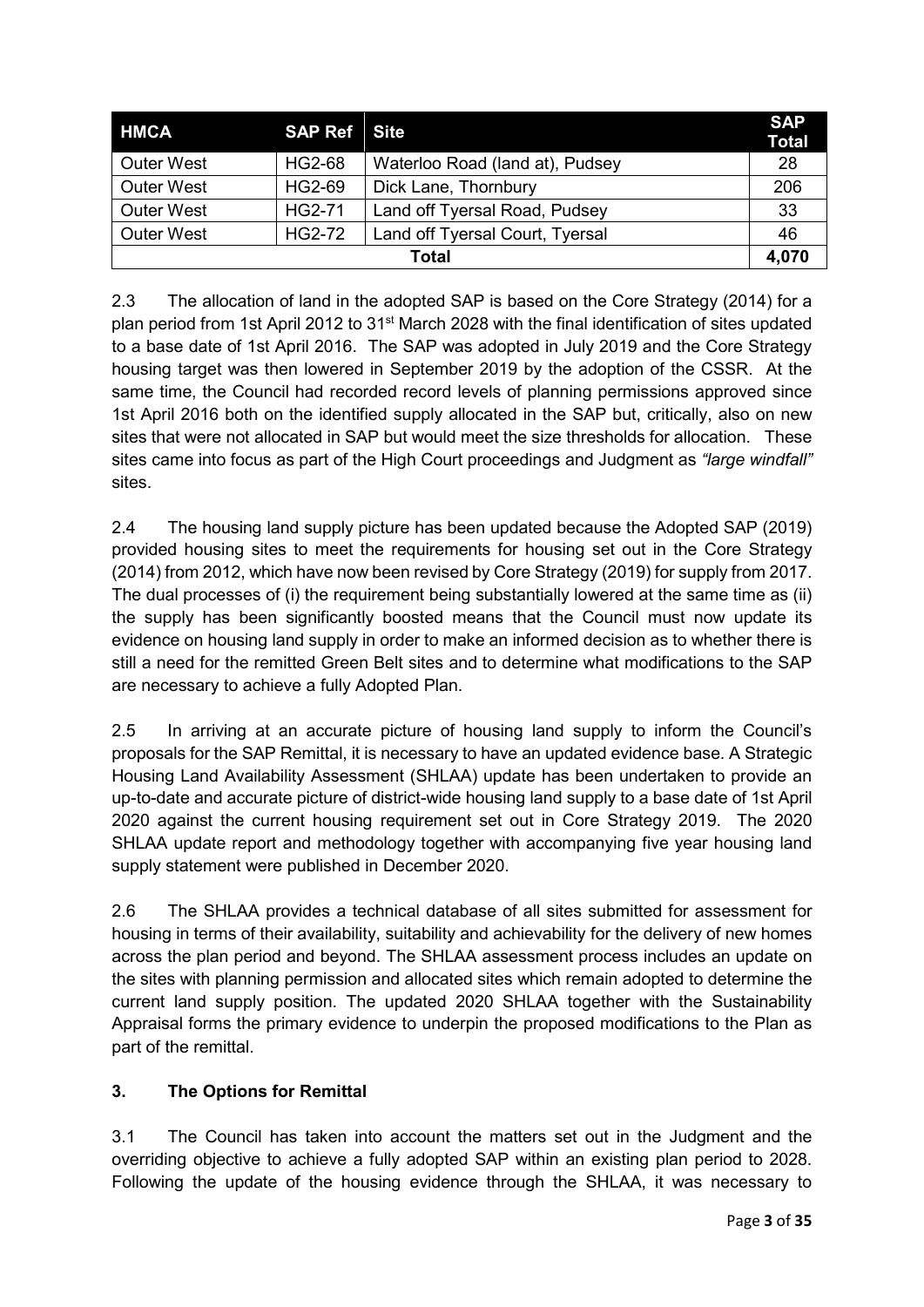consider the reasonable alternatives for the SAP remittal to determine the proposed course of action to be taken in relation to the 37 proposed allocations in the Green Belt. A Sustainability Appraisal (SA) Addendum has been prepared to support and inform the choice between reasonable alternatives and preparation of the proposed Main Modifications.

### **Option 1: Propose all 37 Green Belt sites as allocations in the SAP.**

This would require no Main Modifications to the SAP in respect of the Green Belt sites and the Inspector would be required to examine whether allocating the sites and removing them from the Green Belt is sound.

## **Option 2: Propose none of the 37 Green Belt sites as allocations in the SAP and retain them all as Green Belt.**

This would require 37 Main Modifications to the SAP, one for each Green Belt site.

## **Option 3: Propose some of the Green Belt sites as allocations in the SAP on the basis that they would help address housing shortfalls within individual Housing Market Characteristic Areas (This option would retain some of the allocations, namely those in Aireborough, East, North, Outer North East, Outer South, Outer South East and Outer South West).**

This option would involve taking an approach to satisfying the Core Strategy's housing distribution policy (SP7), within the context of the remitted sites only (as only those sites are "in scope" with the remittal). This would involve a focus on the 7 HMCAs that have a housing shortfall against the indicative requirement of Policy SP7 (namely Aireborough, East Leeds, North, Outer North East, Outer South, Outer South East and Outer South West) and within which one or more of the 37 remitted sites are situated). Of the HMCAs affected by the remittal, only Outer North West and Outer West would not be included in this option because they do not have housing shortfalls.

#### **Discounted alternatives**

A fourth option, to consider an adjusted plan period from 2028 to 2033 as part of the remittal process, was considered and discounted as a reasonable alternative. It was discounted, as a matter of planning judgment as the Council considers it is not consistent with the objective of the Site Allocations Plan, namely to provide for development needs over a plan period of 2012 to 2028. Further, it is not considered to be justified to plan for a longer period of time as this is outside of the SAP Remittal scope; limited to 37 sites within specific geographies of Leeds up to 2028. To that end, planning for housing in Leeds beyond 2028 would be most appropriately addressed through a future Local Plan Update. This option is therefore not considered to be a reasonable alternative and has been discounted from the SA process. A number of the remittal sites contain a proportion of Green Belt and non-Green Belt land. A further option considered was: for those sites which contain only a proportion of Green Belt land, only the non-Green Belt land is allocated. However as a matter of planning judgment it is considered that this would not be a reasonable alternative as this goes beyond the scope of the SAP remittal which is to consider the 37 sites. Should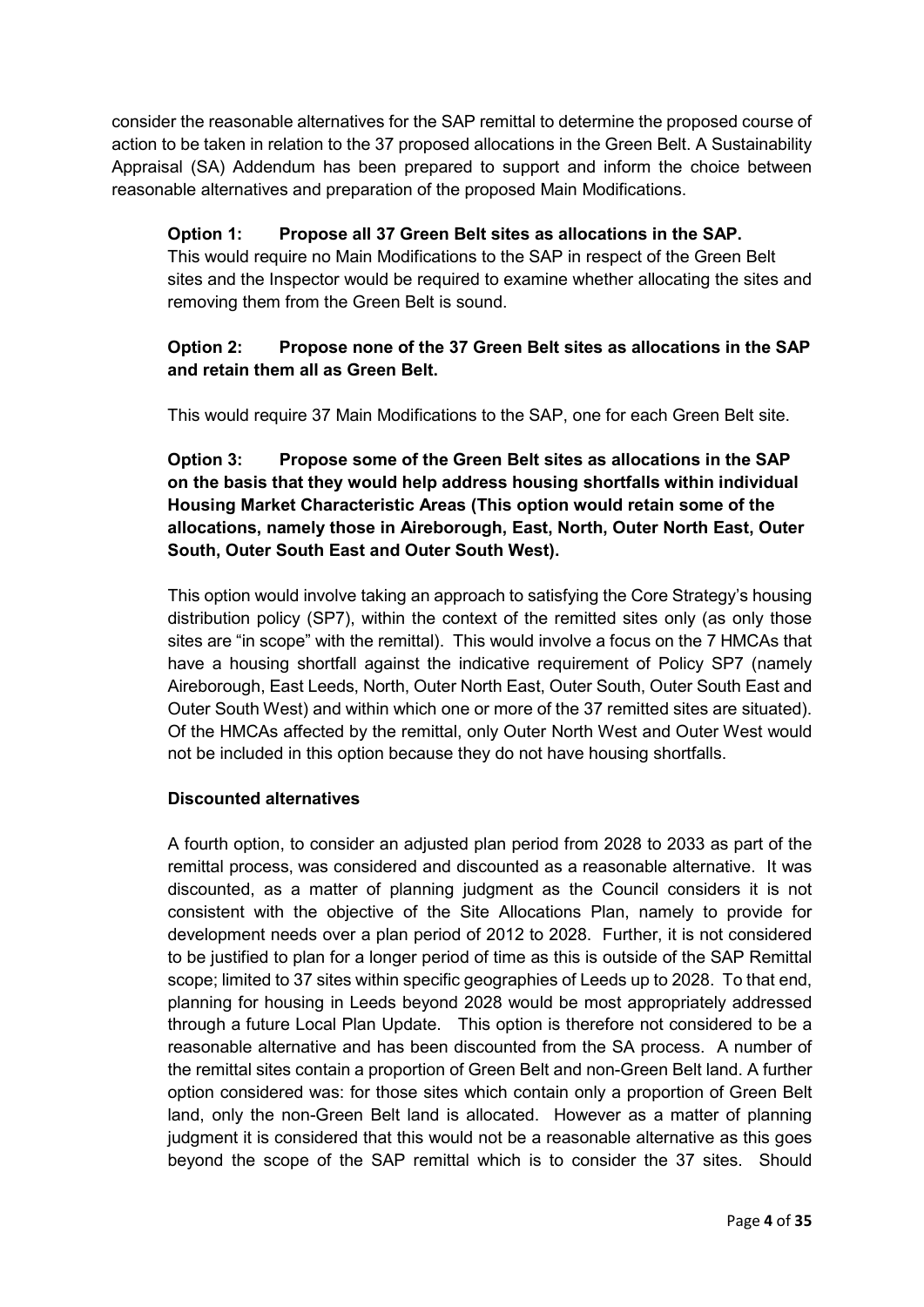individual site owners or developers wish to pursue development of this non-Green Belt land, this can be delivered through the development management process.

#### **4. Relevant Policies**

4.1 The adopted SAP along with the AVLAAP identified land for 59,718 homes between 2012 and 2028. 9,117 homes were built between 2012 and 2017 across 535 sites and all 11 HMCAs as follows:

| <b>HMCA</b>             | <b>Sites</b> | <b>Completions</b><br>(2012-2017) |
|-------------------------|--------------|-----------------------------------|
| Aireborough             | 15           | 695                               |
| <b>City Centre</b>      | 75           | 968                               |
| East Leeds              | 22           | 859                               |
| Inner Area              | 91           | 1,880                             |
| <b>North Leeds</b>      | 85           | 979                               |
| <b>Outer North East</b> | 29           | 379                               |
| <b>Outer North West</b> | 13           | 302                               |
| <b>Outer South</b>      | 20           | 213                               |
| <b>Outer South East</b> | 20           | 546                               |
| <b>Outer South West</b> | 80           | 1,313                             |
| <b>Outer West</b>       | 85           | 983                               |
| <b>Total</b>            | 535          | 9,117                             |

4.2 All plans should be in line with government guidance and paragraph 35 of the National Planning Policy Framework (NPPF) sets out that, among other things, they must be justified i.e. an appropriate strategy, taking into account the reasonable alternatives, and based on proportionate evidence. This background paper provides that justification by explaining in more detail the updated material (evidence) to inform the Council's approach to the remittal, how it has been undertaken and provides the up-to-date evidence to progress the SAP Remittal through Sustainability Appraisal in order to determine a sound approach to selecting a preferred option.

4.3 The SAP Remittal sits alongside and needs to be in line with existing planning policies of the Council as set out in:

- I. **Site Allocations Plan (SAP) -** Adopted in 2019, which identifies land for 51,863 homes between 2012 and 2028, which included 4,070 homes on the 37 remitted sites.
- II. **Core Strategy (CS) 2019 -** Adopted in 2014 and selective policies (including the housing requirement) reviewed by the Core Strategy Selective Review (CSSR) and Adopted in 2019.
- III. **Aire Valley Leeds Area Action Plan (AVLAAP) -** Adopted in 2017 which identifies land for 7,855 homes between 2012 and 2028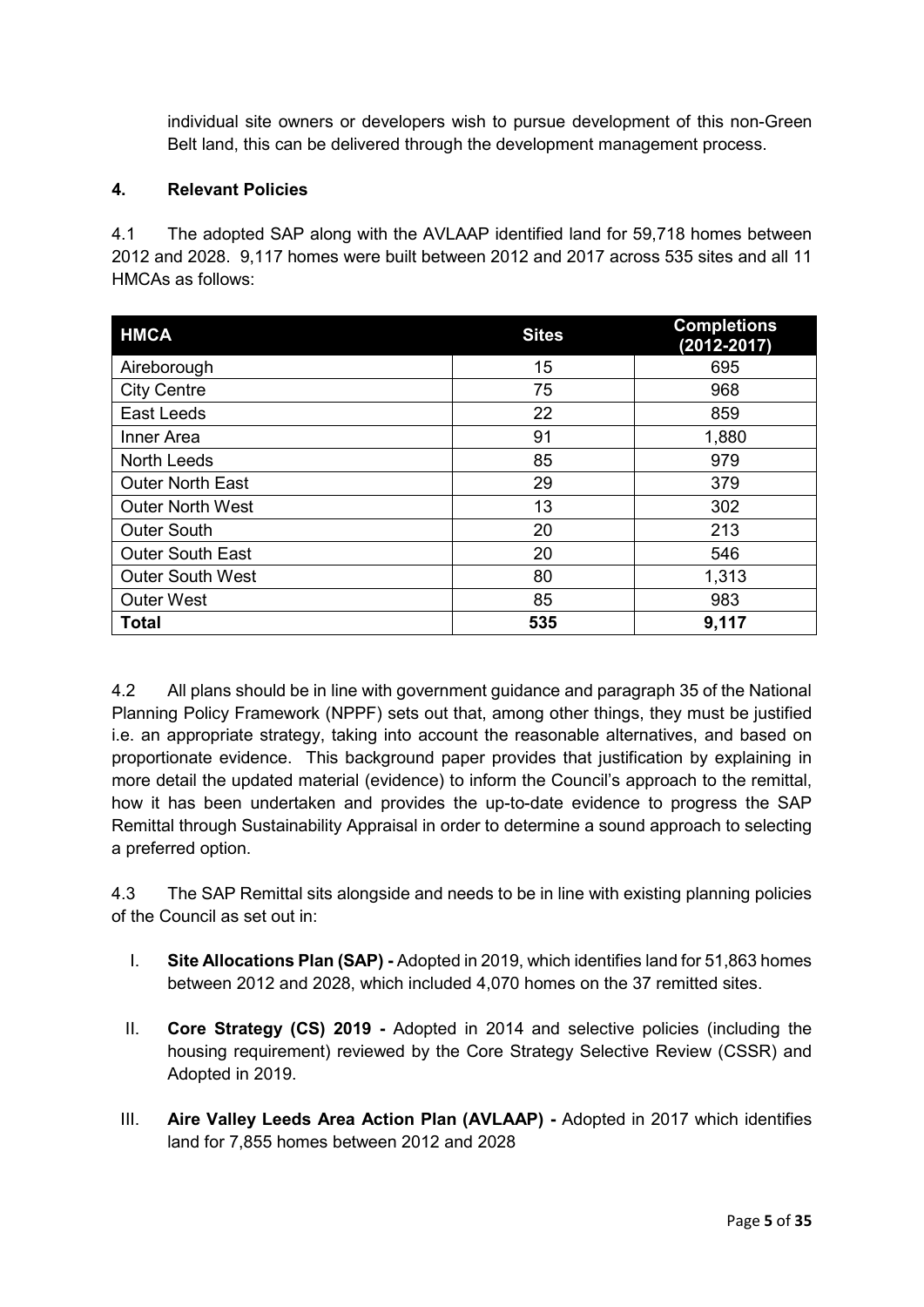4.4 Policy SP6 sets the overall housing requirement for the District of 51,952 homes between 2017-2033, clarifies that only 46,352 homes need to be identified because some dwellings are anticipated on unidentified (windfall) sites and sets 7 spatial guidelines to help identify (or allocate) land for housing. Policy SP6 sets out the requirement for the number of housing land allocations and states that:-

### SPATIAL POLICY 6: THE HOUSING REQUIREMENT AND ALLOCATION OF HOUSING **LAND**

The provision of 51,952 (net) new dwellings will be accommodated between 2017 and 2033, with a target that 3,247 dwellings per year should be delivered.

Delivery of 500 dwellings per annum (8,000 over the plan period) is anticipated on small and unidentified sites.

Guided by the Settlement Hierarchy, the Council will identify 46,352 dwellings (gross) to support the distribution in Spatial Policy 7, using the following considerations:

- i. Sustainable locations (which meet standards of public transport accessibility - see the Well Connected City chapter), supported by existing or access to new local facilities and services, (including Educational and Health Infrastructure).
- ii. Preference for brownfield and regeneration sites.
- The least impact on Green Belt purposes, iii.
- Opportunities to reinforce or enhance the distinctiveness of existing iv. neighbourhoods and quality of life of local communities through the design and standard of new homes.
- v. The need for realistic lead-in-times and build-out-rates for housing construction.
- The least negative and most positive impacts on green infrastructure, green vi. corridors, green space and nature conservation,
- vii. Avoiding areas of flood risk and only where this is not possible, then mitigating flood risk.

4.5 Core Strategy Policy SP6 also notes that the identification of dwellings is guided by the settlement hierarchy. This is contained in Policy SP1 of the Core Strategy, which among other things notes that the largest amount of development will be located within the Main Urban Area and Major Settlements (SP1(ii)) and in so doing priority for identifying land will be firstly, previously developed land within the Main Urban Area or relevant Settlement (SP1(ii)(a)), secondly, suitable infill sites (SP1(ii)(b)) and lastly, sustainable extensions to the Main Urban Area or Settlement (SP1(ii)(c)).

### **5. Policy SP6 – Plan Requirement and Housing Land Allocations**

5.1 The CS (2019) lowered the housing requirement in the CS (2014) from 70,000 homes to 51,952 homes. In updating the requirement the CS (2019) also updated the CS plan period from 2012-2028 to 2017-2033. The housing requirement is therefore for 51,952 (net) between 2017 and 2033. However, allocations will be needed for only 46,352 homes (a reduction from the 66,000 in the CS 2014). This is set out in CS Policy SP6 and takes into account the need to discount a windfall allowance (estimated at 500 dwellings per annum).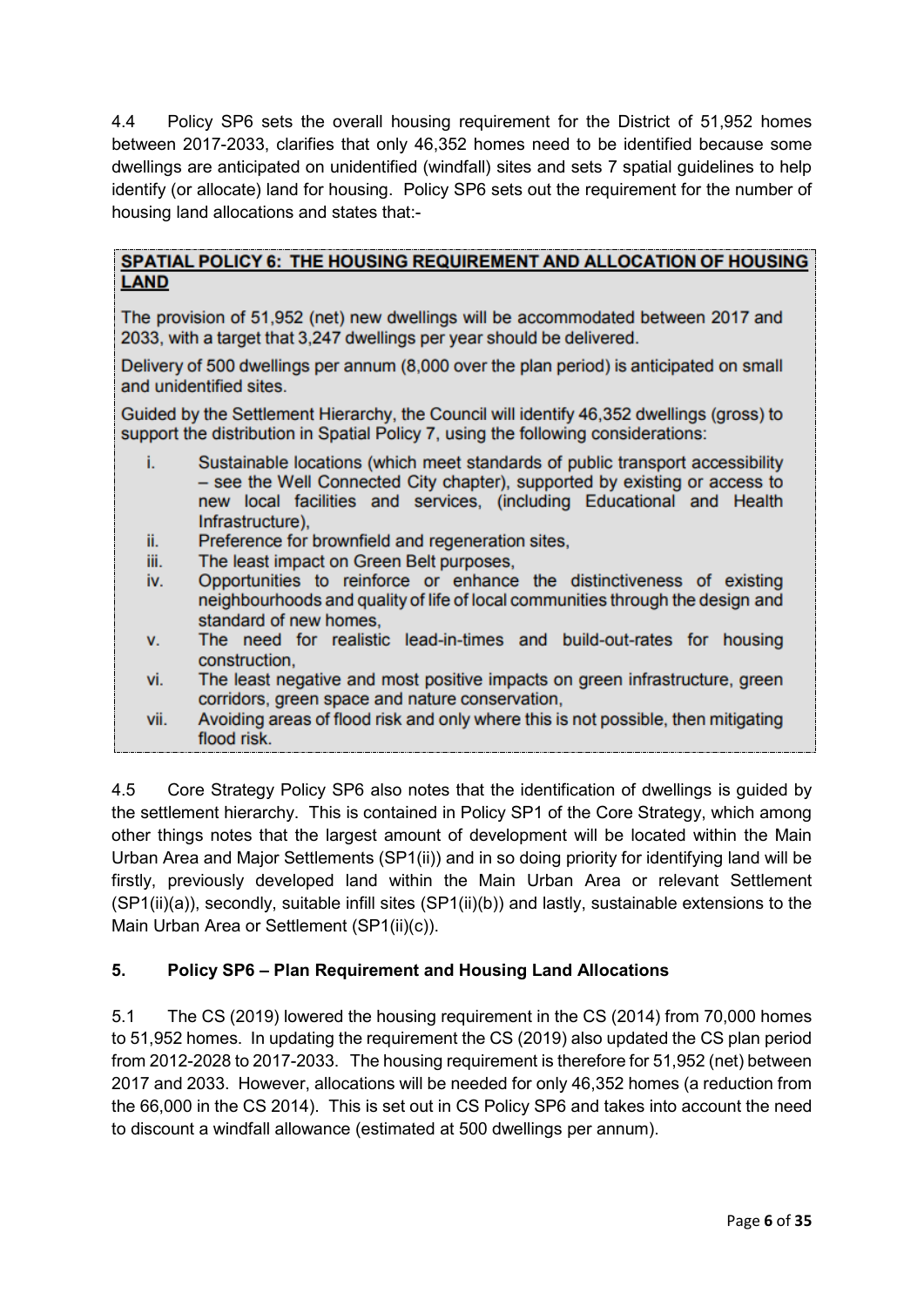5.2 It is noted that windfall is accounted for in the CS (2019) under Policy SP6 and its continued role in the land supply is the reason why the Council must allocate land for 46,352 homes rather than the full CS target of 51,952 homes. Based on the adopted housing target to 2033, the SAP is required to allocate sites for 31,867 new homes up to 2028. The SAP plan period is up to 2028. Accordingly, in assessing the up to date position for the SAP Remittal an apportioned Core Strategy requirement is for the allocation of housing land for 2,897 homes per annum up to 2028 as follows:.

| Housing requirement and allocation of housing land |                                                |                                             |                                                |  |  |
|----------------------------------------------------|------------------------------------------------|---------------------------------------------|------------------------------------------------|--|--|
| <b>Requirement</b><br>2017-2033                    | <b>Requirement to</b><br>allocate<br>2017-2033 | <b>Annual</b><br>requirement to<br>allocate | <b>Requirement to</b><br>allocate<br>2017-2028 |  |  |
| 51,952                                             | 46,352                                         | 2,897                                       | 31,867                                         |  |  |

5.3 Of the land allocations required to deliver 31,867 new homes from 2017 up to 2028, 7,900 units have already been completed on sites under construction between 1st April 2017 and 31st March 2020. Technical work has been carried out which has involved looking at the distribution of housing opportunities, aligning the SAP plan period (2012 to 2028) with the new CS (2019) plan period (2017 to 2033), reflecting construction activity and confirming the deliverability of sites. This includes updating of sites which have gained planning permission since adoption of the SAP, and feedback from the SHLAA regarding deliverability of sites from on-going dialogue with landowners, developers and agents, as outlined in the 2020 SHLAA Main Report and Methodology.

5.4 The 2020 SHLAA also looks at any newly arising land in Leeds (large windfall sites) approved after the preparation of SAP that are now SHLAA sites. Large windfall sites are new planning permissions approved on sites not in AVLAAP or SAP that are now in the SHLAA as new sites as they meet the size threshold for identified supply. The SHLAA is an ongoing technical process to inform planning policy development and implementation. It assists in the monitoring of whether there is an adequate supply of deliverable housing land at any point in time. The level of construction activity across the district is strong with over 100 sites currently operating with around 5,200 individual plots actively under construction. Increases in the level of planning permissions since the 1 April 2016 base date of SAP has seen outstanding capacity of planning permissions rise to the greatest level of supply since records began.

5.5 As at 1 April 2020, sites with planning permission had remaining capacity for 28,931 new homes either under construction or yet to start. This is illustrated in the chart below with the years since the SAP base date highlighted to show the extent of the increase in overall stock since the adopted supply was finalised.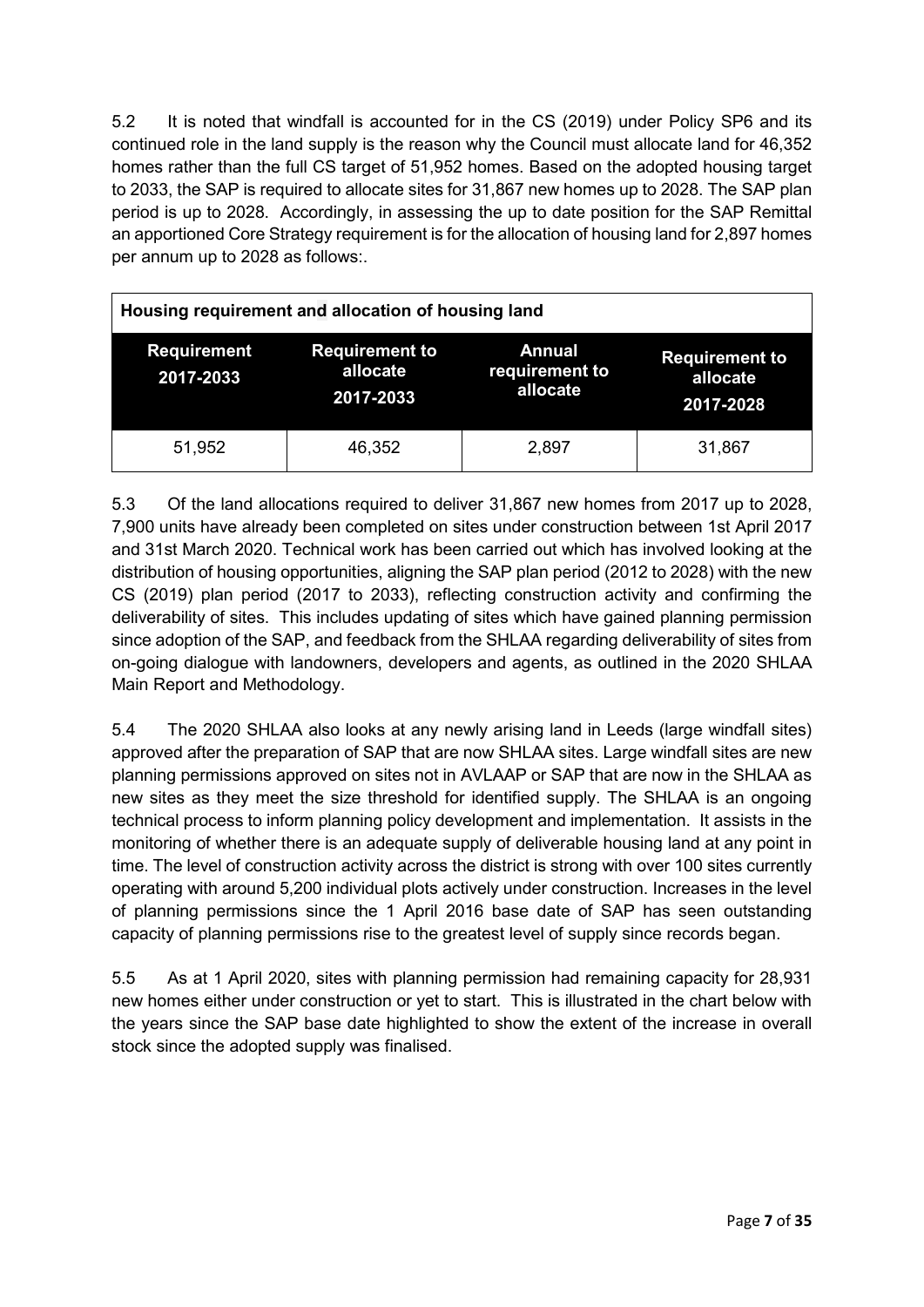

5.6 The apportioned housing requirement of the CS (2019) is to provide allocations for 31,867 homes between 2017 and 2028, it is clear that together with new sites arising from recent planning approvals, the Adopted SAP and AVLAAP provide sufficient housing supply to meet these needs in full as well as providing a surplus of 11,268 homes as shown in the table below. Therefore, having regard to housing supply figures only, no further sites would need to be allocated to meet CS (2019) requirements (to 2028) overall as set out in Policy SP6.

| Allocation of housing land up to 2028 |                                  |                                    |                |  |  |
|---------------------------------------|----------------------------------|------------------------------------|----------------|--|--|
| <b>Requirement</b><br>2017-2028       | <b>Completions 2017-</b><br>2020 | <b>2020 SHLAA</b><br><b>Supply</b> | <b>Balance</b> |  |  |
| 31,867                                | 7,900                            | 35,235                             | $+11,268$      |  |  |

5.7 The trajectory of housing land supply up to 2028 shows how the short term picture is comprised of sites under construction and with detailed planning permissions with a modest contribution of sites with outline planning permission and allocated sites that are being progressed through current planning activities confirmed as part of the SHLAA consultation with landowners, agents and developers of those sites. The medium-term picture in the three years from 2025 up to 2028 is then comprised of the outstanding capacities from the build out of short-term sites together with adopted SAP allocations which, to be conservative, sit outside the five year housing land supply but have been assessed as deliverable by both the Inspectors as part of SAP adoption and confirmed by an up-to-date assessment as part of 2020 SHLAA.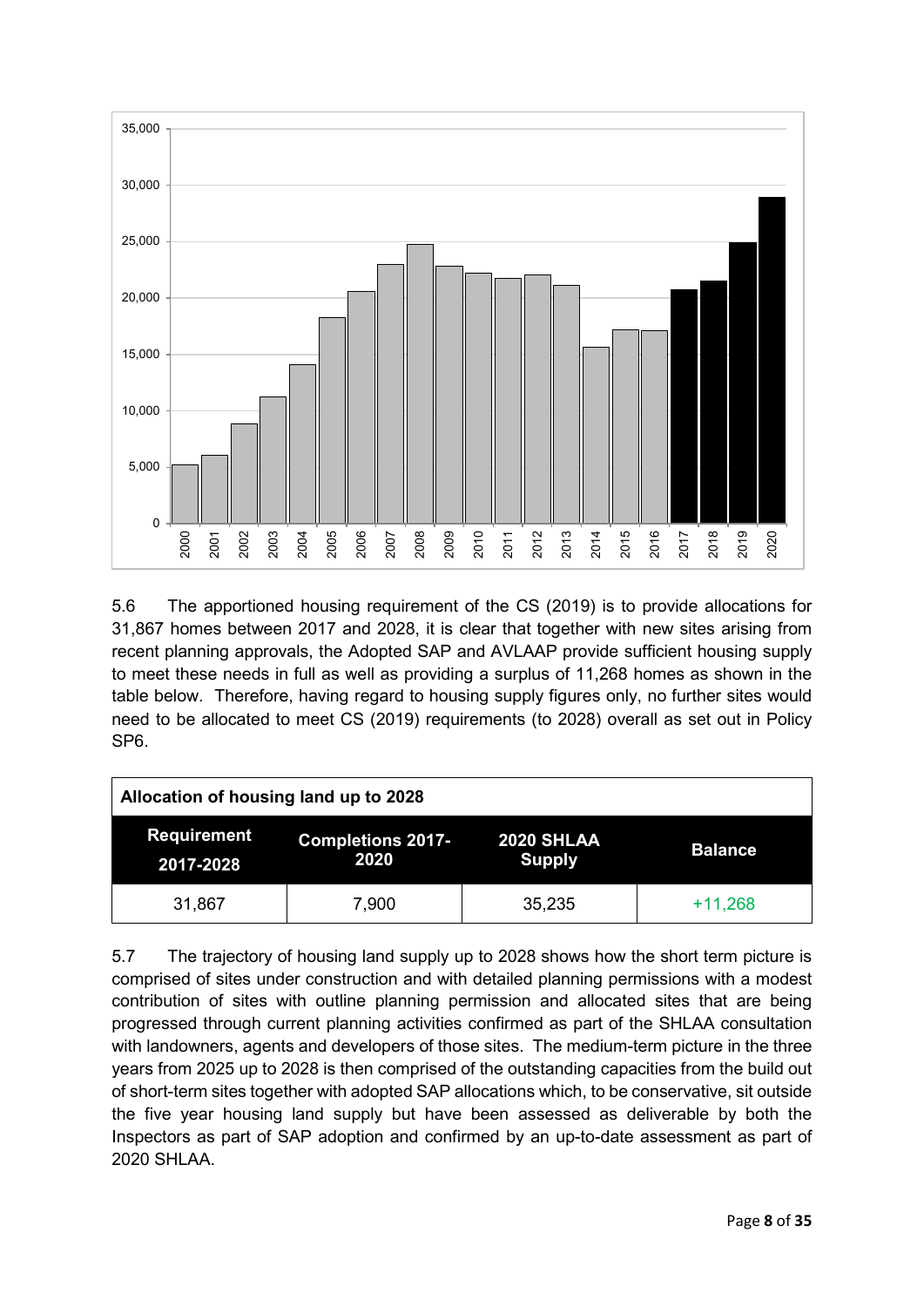

# **6. Policy SP7 - Distribution of Housing Land**

6.1 The CS (2019) sets an overall housing requirement in Policy SP6 and seeks to distribute housing delivery in line with the spatial strategy through Policy SP7 above, so that all parts of Leeds have the advantage of new homes to meet local needs and the major settlements fulfil their role as a prime focus for growth. Whilst it is noted above that having regard to housing supply figures only, the remitted Green Belt sites would no longer be needed to be allocated to meet CS (2019) requirements overall as set out in Policy SP6, it is necessary to consider the implications on distribution required by Policy SP7. Policy SP7 sets the distribution of the housing requirement in Policy SP6 and states:

# SPATIAL POLICY 7: DISTRIBUTION OF HOUSING LAND AND ALLOCATIONS

The distribution of housing land (excluding windfall) will be planned based on Housing Market Characteristic Areas as follows:

| <b>Housing Market Characteristic Area</b> | Percentage |
|-------------------------------------------|------------|
| Aireborough                               | 3%         |
| <b>City Centre</b>                        | 15.5%      |
| <b>East Leeds</b>                         | 17%        |
| <b>Inner Area</b>                         | 15%        |
| <b>North Leeds</b>                        | 9%         |
| <b>Outer North East</b>                   | 8%         |
| <b>Outer North West</b>                   | 3%         |
| <b>Outer South</b>                        | 4%         |
| <b>Outer South East</b>                   | 7%         |
| <b>Outer South West</b>                   | 11%        |
| <b>Outer West</b>                         | 7%         |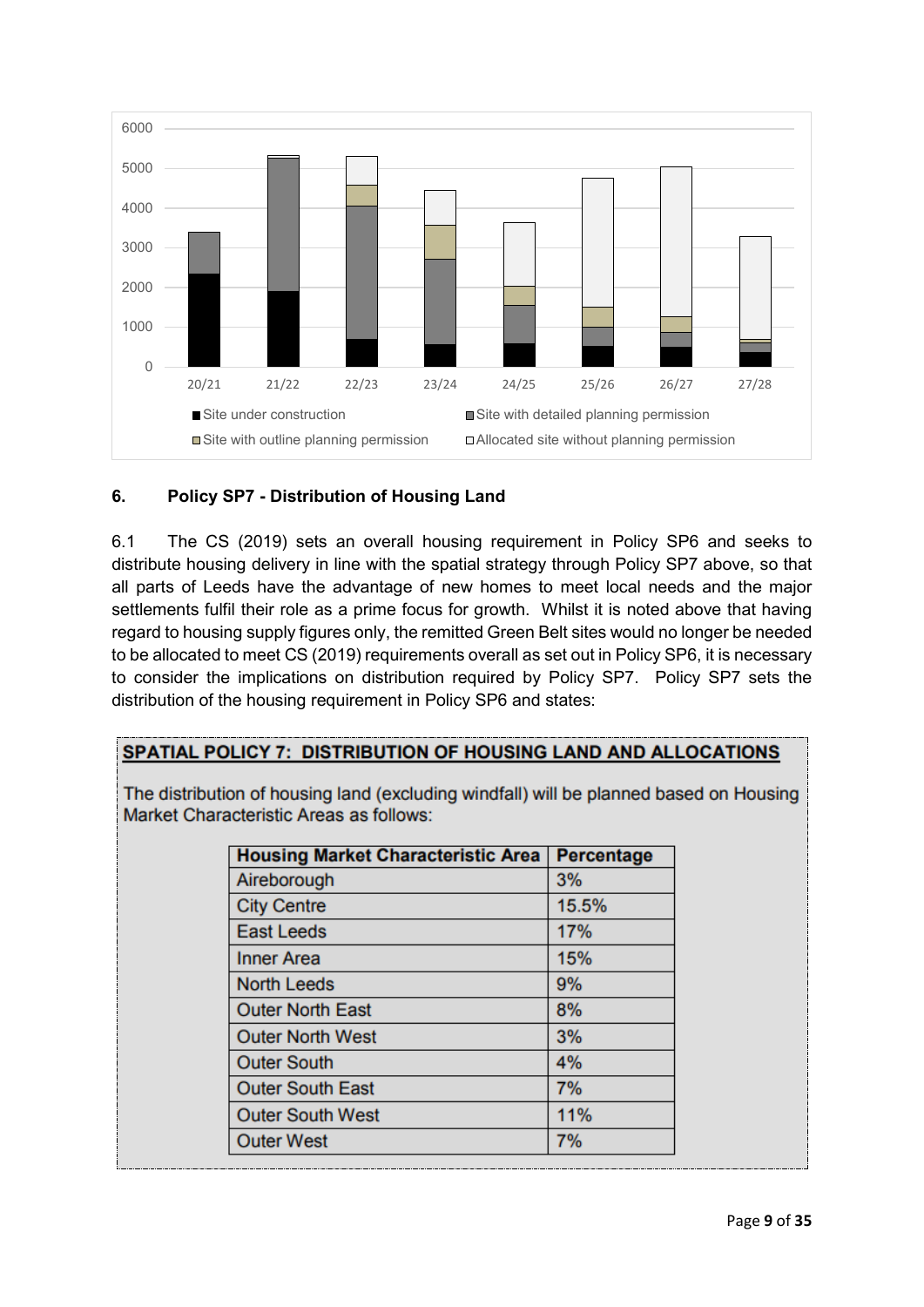6.2 Paragraph 4.6.8 of the CS is supporting text to Policy SP7 and confirms that *"The percentage figures in the second column, are intended as a guide rather than rigid targets"*  and would not amount to *"exceptional circumstances*" for the release of Green Belt sites without the district-wide requirement to do so when looking at overall supply in pure numerical terms (Policy SP6). Paragraph [1](#page-13-0)00 of the High Court Judgment<sup>1</sup> states that *"This is consistent with the CS where reference to the HMCAs and to the settlement hierarchy is not itself advanced as being a justification for GB release in those areas. The justification in the CS is related to the quantum of houses required"*. Policy SP7 is the policy mechanism to guide the distribution of land allocations once the requirements of Policy SP6 have been established. This accords with Policy SP10, which sets out that a review of the Green Belt is carried out to accommodate the scale of housing growth identified in Policy SP6 but not Policy SP7.

### **SPATIAL POLICY 10: GREEN BELT**

A review of the Green Belt will need to be carried out to accommodate the scale of housing and employment growth identified in Spatial Policy 6 and Spatial Policy 9, as well as an additional contingency to create new Protected Areas of Search (to replace those in the UDP which will be allocated for future development). The review will generally consider Green Belt release around:

- (i) the Main Urban Area (Leeds City Centre and surrounding areas forming the main urban and suburban areas of the City),
- (ii) Major Settlements of Garforth, Guiseley/Yeadon/Rawdon, Morley, Otley, Rothwell and Wetherby,
- (iii) Smaller Settlements (listed in Table 1: Settlement Hierarchy),

Exceptionally, sites unrelated to the Main Urban Area, Major Settlements and Smaller Settlements, could be considered, where they will be in sustainable locations and are able to provide a full range of local facilities and services and within the context of their Housing Market Characteristic Area, are more appropriate in meeting the spatial objectives of the plan than the alternatives within the Settlement Hierarchy. Otherwise review of the Green Belt will not be considered to ensure that its general extent is maintained.

In assessing whether sites in the Green Belt review should be allocated for development, the following criteria will be applied:

- (iv) Sites will be assessed against the purposes of including land in Green Belts identified in national guidance (National Planning Policy Framework). These purposes are:
	- $\circ$  to check the unrestricted sprawl of large built up areas,
	- $\circ$  to prevent neighbouring towns from merging.
	- o to assist in safeguarding the countryside from encroachment,
	- $\circ$  to preserve the setting and special character of historic towns and
	- $\circ$  to assist in urban regeneration.

6.3 The table below reflects the most up to date position as part of the SAP Remittal, this brings up-to-date the position on sites as at 1 April 2020 and takes into account planning permissions and completions as reported in the housing land supply position in the 2020 SHI AA

<span id="page-13-0"></span><sup>&</sup>lt;u>.</u> <sup>1</sup> Aireborough Neighbourhood Development Forum v Leeds City Council & Ors [2020] EWHC 1461 (Admin)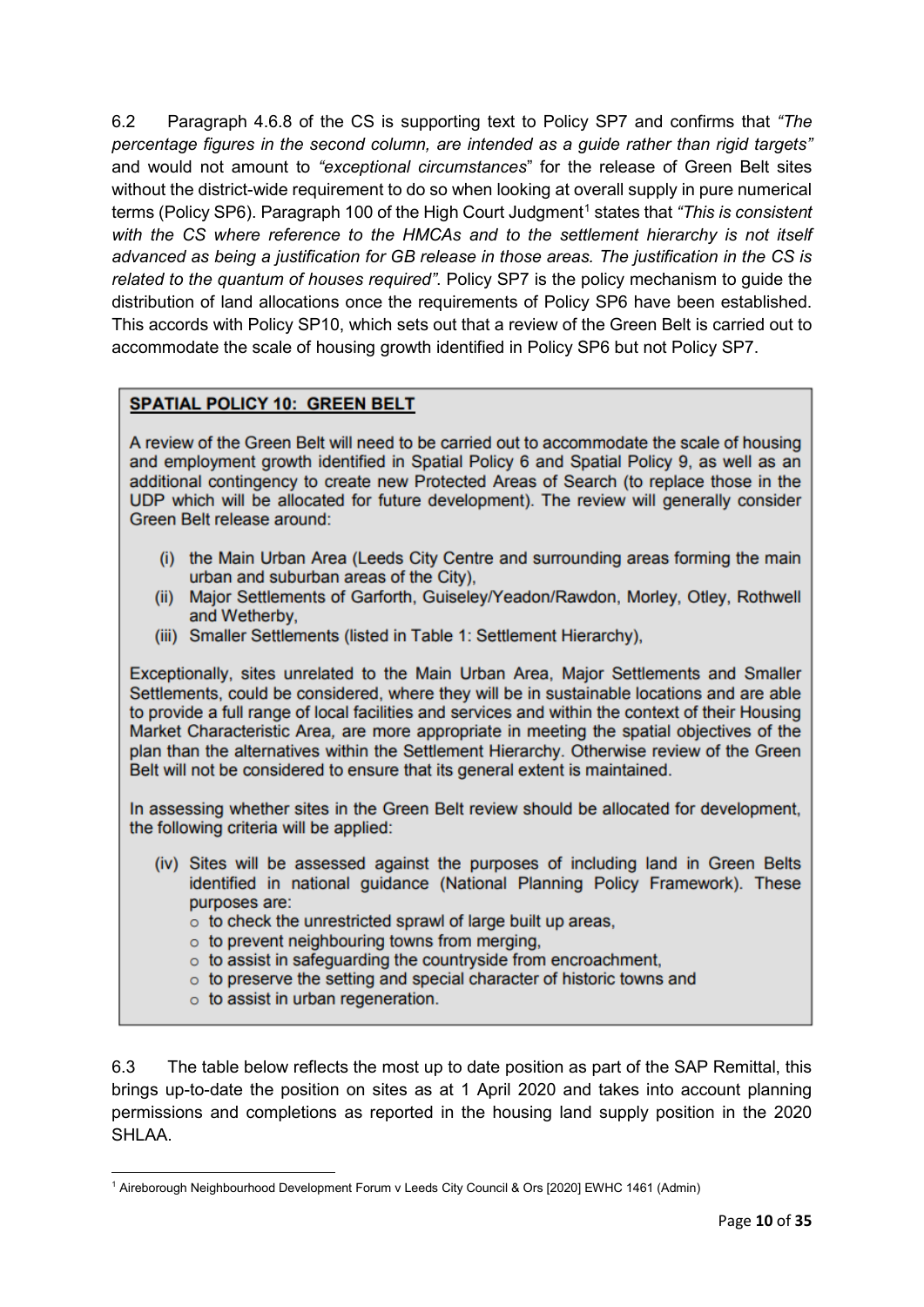| <b>HMCA</b>             | %    | <b>Housing</b><br>requirement<br>2017-2028 | <b>Completions</b><br>2017-2020 | 2020<br><b>SHLAA</b><br><b>Supply to</b><br>2028 | <b>Balance</b> |
|-------------------------|------|--------------------------------------------|---------------------------------|--------------------------------------------------|----------------|
| Aireborough             | 3%   | 956                                        | 187                             | 276                                              | $-493$         |
| <b>City Centre</b>      | 16%  | 5,099                                      | 1.930                           | 11,733                                           | 8,564          |
| East Leeds              | 17%  | 5,417                                      | 485                             | 4,242                                            | $-690$         |
| Inner Area              | 15%  | 4,780                                      | 1,759                           | 8,790                                            | 5,769          |
| North Leeds             | 9%   | 2,868                                      | 858                             | 1,940                                            | $-70$          |
| <b>Outer North East</b> | 8%   | 2,549                                      | 500                             | 1,333                                            | $-716$         |
| <b>Outer North West</b> | 3%   | 956                                        | 234                             | 931                                              | 209            |
| Outer South             | 4%   | 1,275                                      | 385                             | 403                                              | -487           |
| <b>Outer South East</b> | 7%   | 2,231                                      | 385                             | 1,167                                            | $-679$         |
| <b>Outer South West</b> | 11%  | 3,505                                      | 669                             | 2,555                                            | $-281$         |
| Outer West              | 7%   | 2,231                                      | 508                             | 1,865                                            | 142            |
| Total                   | 100% | 31,867                                     | 7,900                           | 35,235                                           | 11,268         |

6.4 The position on sites is subject to continual change through the monitoring of planning and construction activity on a quarterly basis. The financial year-end position on sites is reported in the annual SHLAA updates. The base date of the Adopted SAP is 1st April 2012, but for the purposes of its technical preparation the baseline for land supply was set at 1st April 2016. Since that date there has been additional housing supply through newly arising planning permissions on sites above the size threshold to be included in the SHLAA that were not in the AVLAAP or SAP and are therefore defined as large windfall. This mainly arises in the City Centre and Inner Areas.

6.5 The table above shows that whilst the CS (2019) housing targets can be met numerically overall without the allocation of the remitted sites, there are discrepancies between where the housing land is and what the indicative HMCA targets are. These are most apparent in the City Centre, and Inner Areas which significantly oversupply land against the indicative targets. Outer North West and Outer West show a modest surplus of supply. Aireborough, East Leeds, Outer North East, Outer South, Outer South East and Outer South West each undersupply while North Leeds is broadly in line with the indicative target.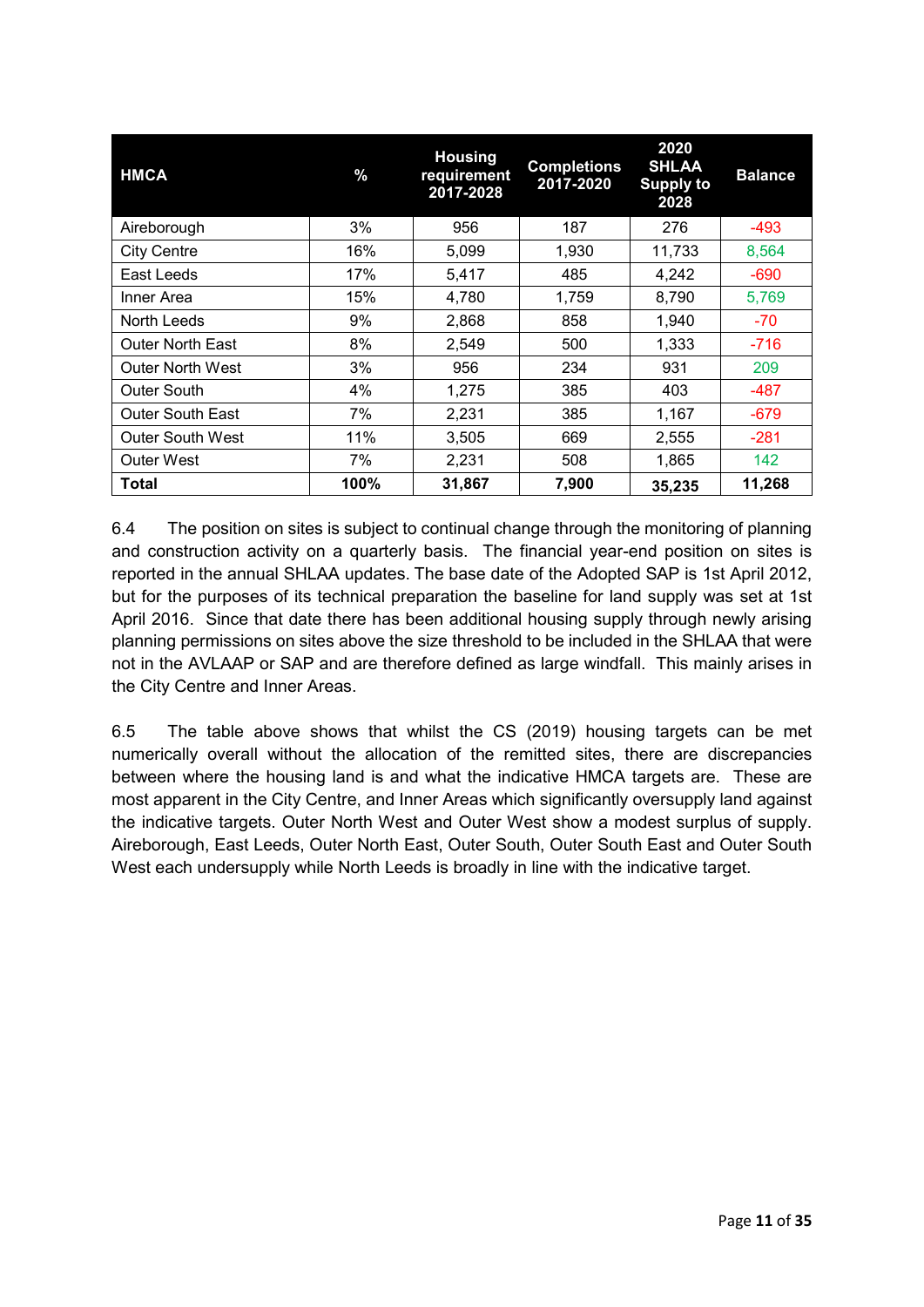

6.6 The oversupply of housing allocations in the City Centre and Inner Areas when measured against the indicative targets of Policy SP7 was always characteristic of the SAP and was considered to be a sound approach by the SAP Inspector. It meets needs in the most sustainable locations, is in line with the inclusive growth strategy objectives of locating homes close to jobs, especially in the priority areas and aligned with programmes for city centre growth such as the South Bank. It is considered that this situation remains and that oversupply in these areas is also supportive of the Council's declared Climate Emergency as it makes best use of brownfield land close to jobs and services which provide the opportunity to avoid using the private car.

6.7 In areas that are under their indicative target, the only potential for more housing allocations would be through release of Green Belt land. This is because all suitable brownfield sites within and adjacent to the main and smaller settlements were considered, assessed and included in the process of preparing the SAP. The current land supply picture provided by the 2020 SHLAA does not change that conclusion.

6.8 The allocation of the 37 remitted Green Belt would not remedy the position on distribution to fully satisfy Policy SP7 even if it were to be considered justified. If the 37 Green Belt sites were allocated and the supply delivered in totality before 2028 then deficits would still remain in four of the seven HMCAs. In reality, the 2020 SHLAA reveals 36 of the 37 sites would contribute to additional supply (HG2-17 already has planning permission) with 3,558 deliverable before 2028.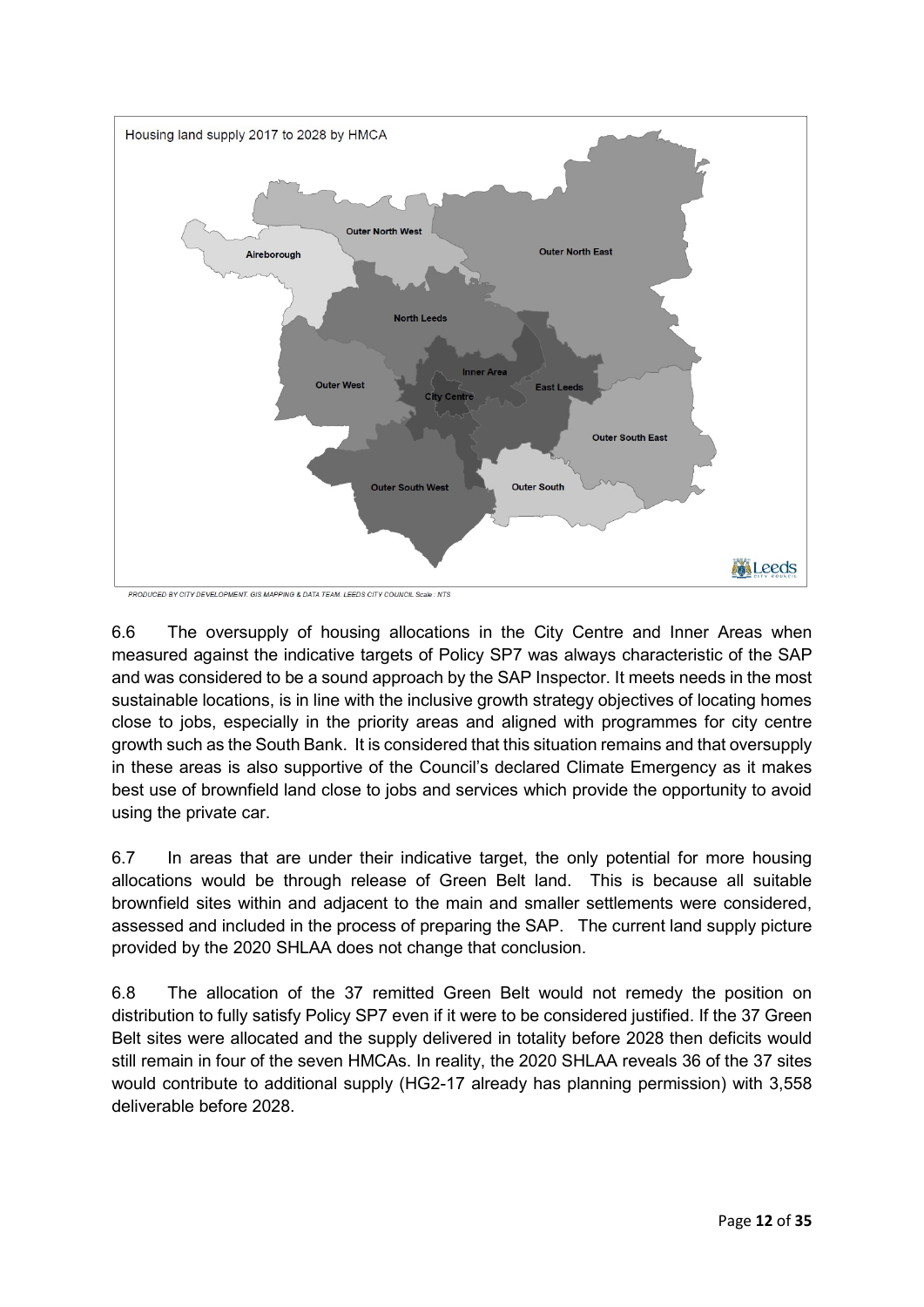| <b>HMCA</b>             | <b>Balance</b> | <b>Total GB</b><br>release<br>as SAP<br>(2019) | <b>Balance</b><br>with GB | <b>Supply</b><br>To 2028 | <b>Balance</b><br>with GB |
|-------------------------|----------------|------------------------------------------------|---------------------------|--------------------------|---------------------------|
| Aireborough             | -493           | 475                                            | $-18$                     | 475                      | $-18$                     |
| <b>City Centre</b>      | 8,564          | 0                                              | 8,564                     | 0                        | 8,564                     |
| East Leeds              | $-690$         | 248                                            | -442                      | 238                      | $-452$                    |
| Inner Area              | 5,769          | $\Omega$                                       | 5,769                     | 0                        | 5,769                     |
| North Leeds             | $-70$          | 575                                            | 505                       | 575                      | 505                       |
| <b>Outer North East</b> | $-716$         | 100                                            | $-616$                    | 152                      | $-564$                    |
| <b>Outer North West</b> | 209            | 87                                             | 296                       | 0                        | 209                       |
| Outer South             | $-487$         | 735                                            | 248                       | 577                      | 90                        |
| <b>Outer South East</b> | $-679$         | 83                                             | $-596$                    | 83                       | $-596$                    |
| <b>Outer South West</b> | $-281$         | 1,137                                          | 856                       | 919                      | 638                       |
| <b>Outer West</b>       | 142            | 630                                            | 772                       | 539                      | 681                       |
| Total                   | 11,268         | 4,070                                          | 15,338                    | 3,558                    | 14,826                    |

6.9 If meeting indicative targets in the outer areas of Aireborough, East Leeds, Outer North East, Outer South, Outer South East and Outer South, having already met the overall plan requirement was considered to be the key objective of the SAP Remittal there would be a need in reflecting the requirements of NPPF paragraph 136 to demonstrate there are *"exceptional circumstances"* to justify further release of Green Belt. This would be extremely challenging considering the high bar test set out in national guidance because the overall housing requirement has been met (and significantly exceeded) by the existing SAP and AVLAAP allocations and new planning permissions. The options relating to either all or some allocation of sites would represent Green Belt releases to further boost an overall housing land supply already in significant surplus and therefore not required by Policy SP6 but at the same time would fall short of remedying full compliance with Policy SP7. This in the Council's planning judgment would not represent the demonstration of *"exceptional circumstances"*.

6.10 HMCA targets in SP7 are indicative and are to be taken into account alongside other factors within the Plan such as the criteria for identifying land in Policy SP6. This includes a criteria based preference for sustainable locations, brownfield and regeneration sites, least impact on Green Belt, least negative and most positive impacts on green infrastructure, green corridors, green space and nature conservation. These fundamental planning considerations when taken together with the updated evidence in SHLAA, the High Court Judgement, NPPF paragraph 136 and the climate emergency have significant weight.

### **7. Deliverability**

7.1 The NPPF notes in paragraph 35 that plans must be effective including, being deliverable over the plan period. For housing in particular paragraph 67 notes that Plans should identify a supply of specific, deliverable sites for years 1 to 5 of the plan period and specific, developable sites or broad locations for growth, for years 6-10 and, where possible, for years 11-15 of the plan.

7.2 The NPPF glossary defines deliverable as follows:-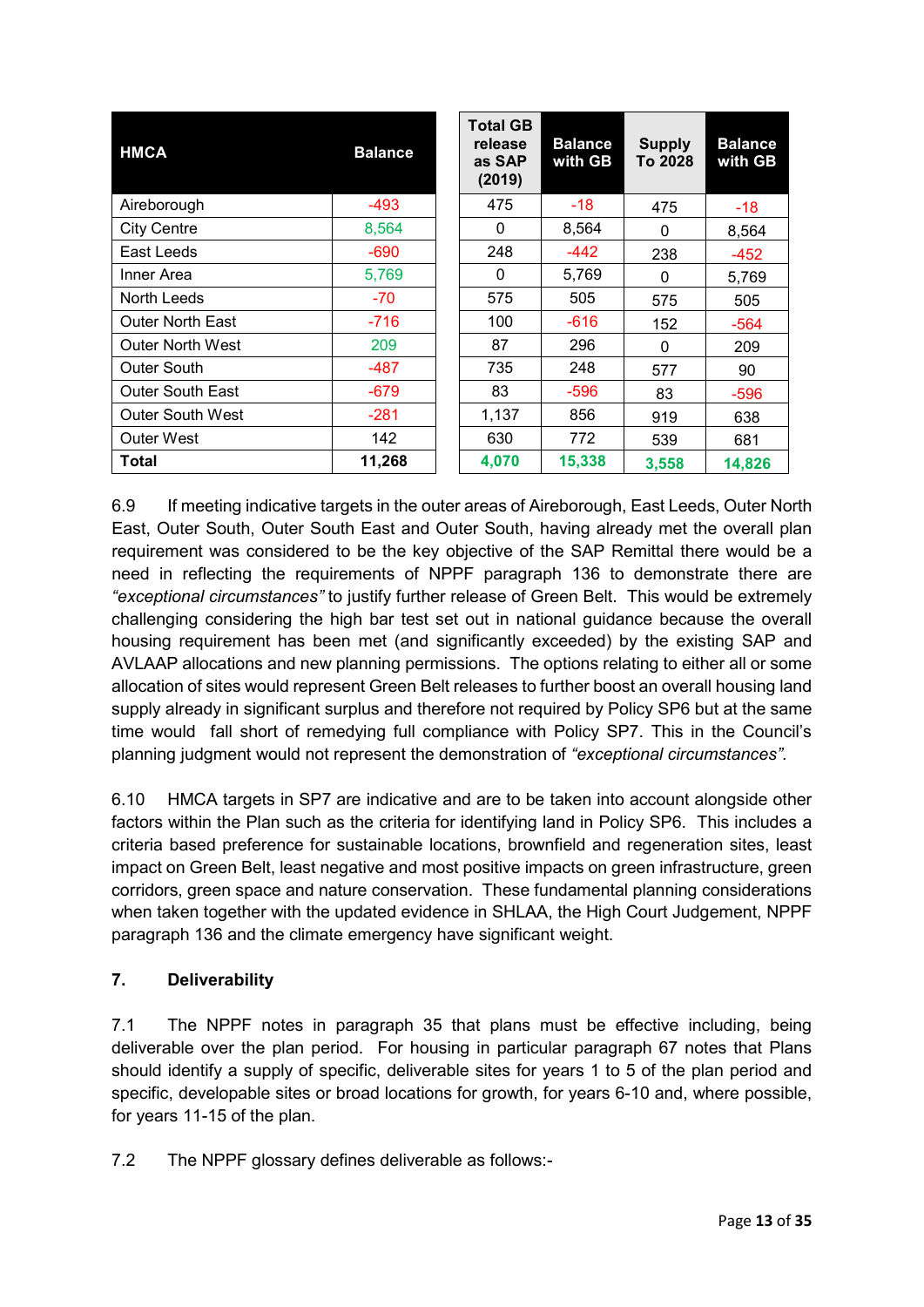*Deliverable: To be considered deliverable, sites for housing should be available now, offer a suitable location for development now, and be achievable with a realistic prospect that housing will be delivered on the site within five years. In particular: a) sites which do not involve major development and have planning permission, and all*  sites with detailed planning permission, should be considered deliverable until *permission expires, unless there is clear evidence that homes will not be delivered within five years (for example because they are no longer viable, there is no longer a demand for the type of units or sites have long term phasing plans). b) where a site has outline planning permission for major development, has been allocated in a development plan, has a grant of permission in principle, or is identified on a brownfield register, it should only be considered deliverable where there is clear evidence that housing completions will begin on site within five years*.

7.3 The NPPF defines developable as follows:-

*Developable: To be considered developable, sites should be in a suitable location for housing development with a reasonable prospect that they will be available and could be viably developed at the point envisaged*

7.4 The SAP needs to ensure that there are sufficient deliverable sites to last for five years and sufficient developable sites to last beyond five years. The SAP Remittal proposes to rely on the existing allocated and identified sites in the SAP together with new SHLAA sites as part of approvals since the base date of the plan (large windfall) so as to meet revised CS (2019) housing requirements to 2028. The Council adopted the SAP in July 2019 and the sites allocated within it were demonstrated to be deliverable. The Inspectors Report released on the 7 June 2019 noted that *"It is considered that the assumed build-out rates contained in the SHLAA are realistic and robust".*

7.5 The SHLAA provides an annual update on site deliverability and the most recent update was published in December 2020 set to a based date of 1 April 2020 for planning and construction activity. The SAP includes SHLAA sites assessed as deliverable in the plan period. The fact that sites were subject to an independent examination recently and have been considered through the SHLAA helps support that sites are deliverable for the purposes of the remittal but nevertheless each site has been assessed as part of the 2020 SHLAA update. The large windfall sites are sites which have been granted planning permission after the base date of the SAP and are not a part of the allocated or identified sites in the SAP. They remain as large windfall for the purposes of calculating supply in the context of the SAP Remittal – allowed by SP6 of the Core Strategy to help provide context as to how the City Council will meet its requirements.

7.6 It is noted that the most up to date SHLAA review was undertaken during the Covid-19 pandemic. There is, at the current time, little certainty on how this will affect the housing market but it is acknowledged that there are a great many factors to consider. Independent market analysts Savills published a report<sup>[2](#page-17-0)</sup> in April 2020 during the start of the outbreak. They note that "*At this early stage, it is unclear what form and how long the recovery will take. When* 

<span id="page-17-0"></span>**<sup>.</sup>**  $^2$  Savills (2020), Coronavirus and residential development, published 8 April 2020, available at: [https://www.savills.co.uk/research\\_articles/229130/298654-0](https://www.savills.co.uk/research_articles/229130/298654-0)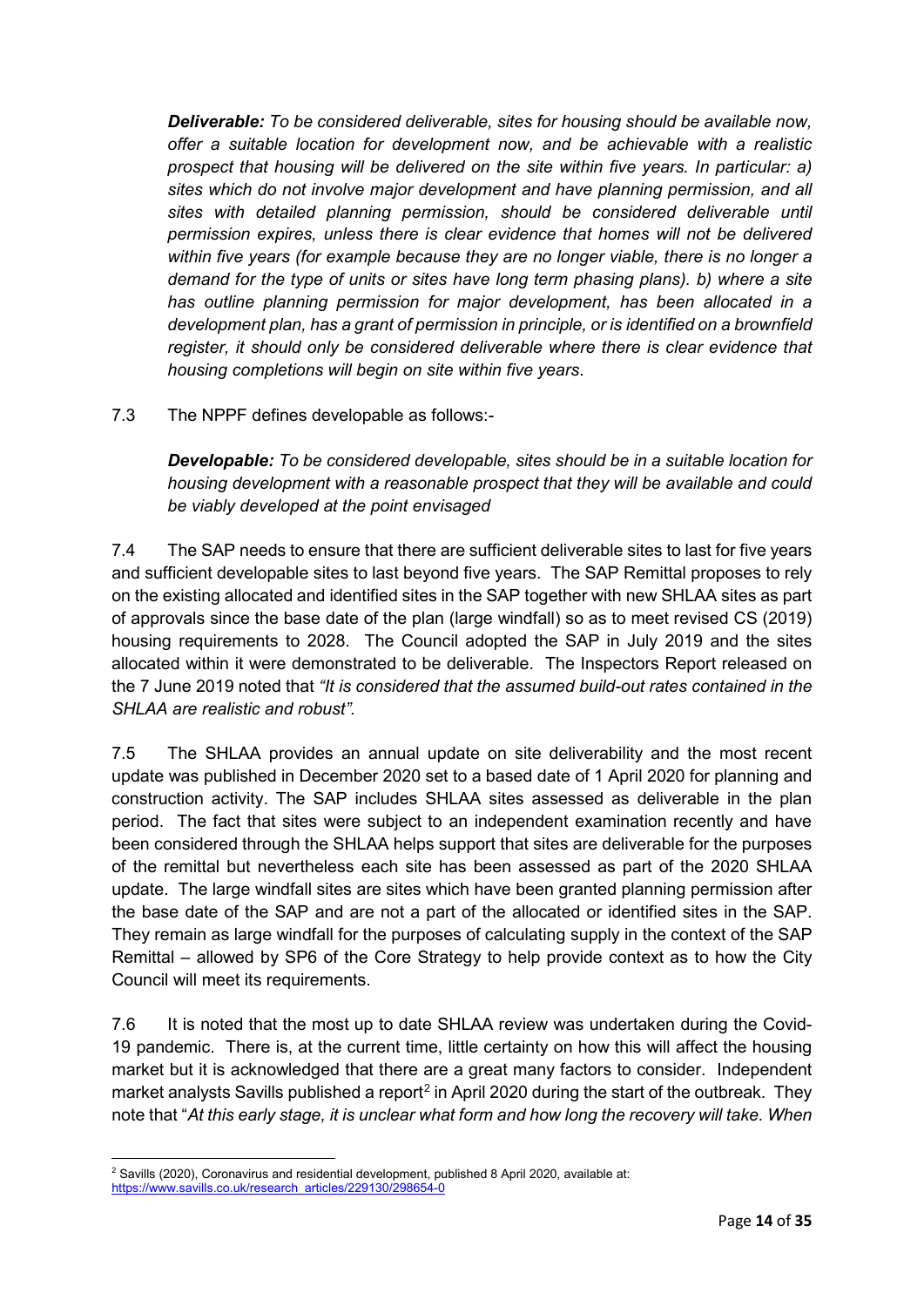*restrictions are lifted, the release of pent up demand will support the strength of bounce back in the economy. However, should business and consumer confidence be slow to return, then the Government's focus will turn to measures that support the speed of recovery in all affected parts of the economy, including housebuilding*."

7.7 The Council has been in discussions with landowners and developers through the Private Sector Housing Acceleration Scheme as part of the updates by establishing contact through letters sent following the purchase of title information from the Land Registry. The Council is now in on-going dialogue with developers to keep up-to-date construction programmes for sites with planning permission. This is the across the board approach taken in the 2020 SHLAA in order to obtain detailed site-specific information that informs assessments of deliverability as advocated by the Inspector and Secretary of State in recent decisions. This approach has again been taken in the 2020 update following consultation with landowners, agents and developers in September 2020 and members of the Home Builders Federation in October 2020.

7.8 The Council consulted the Home Builders Federation in September 2020 asking that their members review and provide comments on sites where they are the landowner or developer of the site or the agent acting on their behalf. The Council has also contacted landowners and their agents to collate clear evidence order to make informed decisions as to how sites contribute to the future supply of housing in Leeds. The details of all construction programmes provided to the Council are accurately reflected in the final 2020 SHLAA.

7.9 The Council has continued decision making by Members via remote panel meetings as well as a continuation of its delegated decision taking. Between 1 January and 31 March 2020, 771 homes were approved in Leeds which compares with 498 for the same period in 2019. At this stage, the Covid-19 pandemic is considered to be an important issue particularly to the short term delivery of homes but not critical to the long term housing land supply or the release of Green Belt sites as part of the SAP Remittal. Rather its longer term implications will need to be assessed and considered through any future strategic policy update, future household growth estimates in an updated Strategic Housing Market Assessment (SHMA) and assessment as part of the annual SHLAA update. As part of the SHLAA, it has been proposed that consultation with the industry about the deliverability of housing occur on a six month rather than an annual basis and that the deliverability of specific SAP sites be kept under regular review.

# **8. Five Year Housing Land Supply**

8.1 The Council recognises that market adjustments and restrictions upon the operation of construction sites this year means that there is potential for the underperformance against the target for completions in 2020/21. Under the government's Housing Delivery Test this would only effect the five year housing land supply requirement by applying an increased buffer to supply if any level of under delivery was averaged over a 3 year period. The number of new homes completed has exceeded the Core Strategy target in each of the last two years.

8.2 The Five Year Housing Land Supply Statement sets out that the 2020 SHLAA update shows 23,689 units in the short term across 438 sites. Of these, 1,557 are units on 36 Green Belt sites without planning permission that are now remitted for further examination and are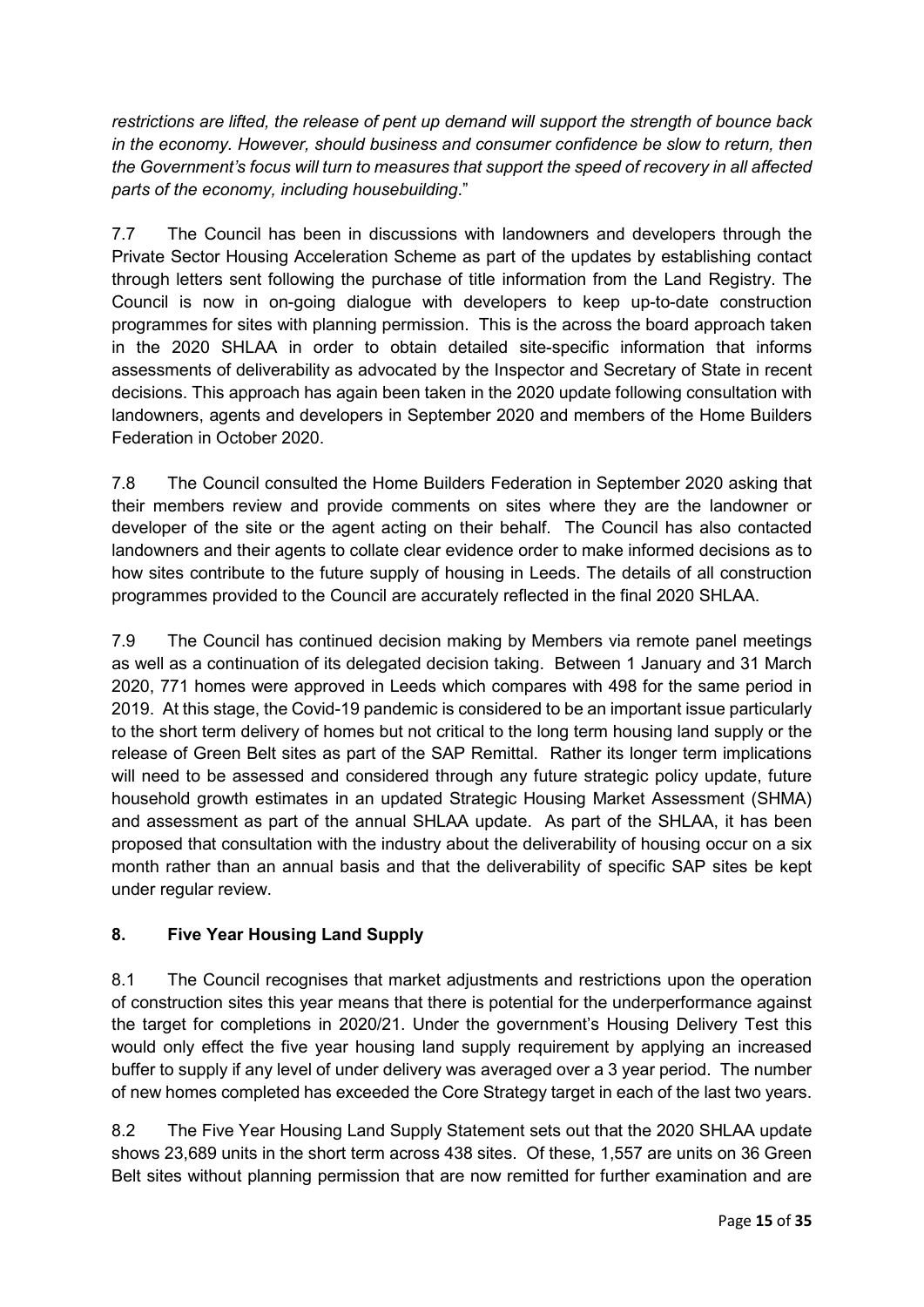excluded from the five year housing land supply. This means the short term deliverable supply is 22,132 units on 402 sites. The overwhelming majority are on sites currently under construction or with detailed planning permission. The short term supply also includes sites with outline planning permission and those allocated as deliverable in the Aire Valley Leeds Area Action Plan and Site Allocations Plan.

| <b>Status</b>                              | <b>Sites</b> | <b>Total</b> |
|--------------------------------------------|--------------|--------------|
| Site under construction                    | 90           | 6,146        |
| Site with detailed planning permission     | 159          | 10,863       |
| Site with outline planning permission      | 26           | 1,862        |
| Allocated site without planning permission | 127          | 3,261        |
| <b>Total</b>                               | 402          | 22,132       |

8.3 This sets a minimum policy compliant deliverable supply of 22,132 comprised of:

8.4 With the inclusion of non-SHLAA windfall at 500 per annum with the discount of demolitions in the adopted Core Strategy (2019), the overall supply is 6.8 years:

| Total Five Year Requirement 1st April 2020 to 31st March 2025<br><b>Annual Requirement</b> | 17,573<br>3,515 |
|--------------------------------------------------------------------------------------------|-----------------|
|                                                                                            |                 |
| <b>Identified Supply</b>                                                                   | 22,132          |
| Windfall                                                                                   | 2,500           |
| <b>Demolitions</b>                                                                         | $-750$          |
| <b>Total Supply</b>                                                                        | 23,882          |
| <b>Five Year Supply</b>                                                                    | 6.8             |

8.5 The overwhelming majority of the 22,132 dwellings in the 2020 SHLAA supply are either under construction or have detailed planning permission. A further 1,862 with outline permission means some 85% (18,871 units) are either under construction or have planning permission in place. Sites with planning permission alone equate to 5.4 years of supply. The 3,261 dwellings yet to obtain planning permission at 1 April 2020 on allocated sites were determined to be deliverable by the Inspectors of the AVLAAP and SAP and have been subject to assessment as part of the 2020 SHLAA to confirm their inclusion.

### **9. Flexibility & Headroom**

9.1 Excess provision (being over the requirement to 2028 by 11,235) provides headroom to enable plan flexibility and security in the maintenance of a five year supply. This surplus (or headroom) to the requirement is a positive feature of plan-making, because it increases the Plan's capacity to respond to unforeseen circumstances (such as the housing industry's response to the Covid-19 epidemic) and helps ensure that the Plan's requirement is met by providing more housing land supply than is required in the expectation that not all of it may deliver as expected throughout the plan period. This is also in line with Policy SP6 as the requirement is not expressed as a maximum and national guidance which requires that plans are deliverable and effective (flexible).

9.2 At the same time it is important to note that in maintaining a robust five year housing land supply it will be necessary to include an appropriate buffer (which in line with the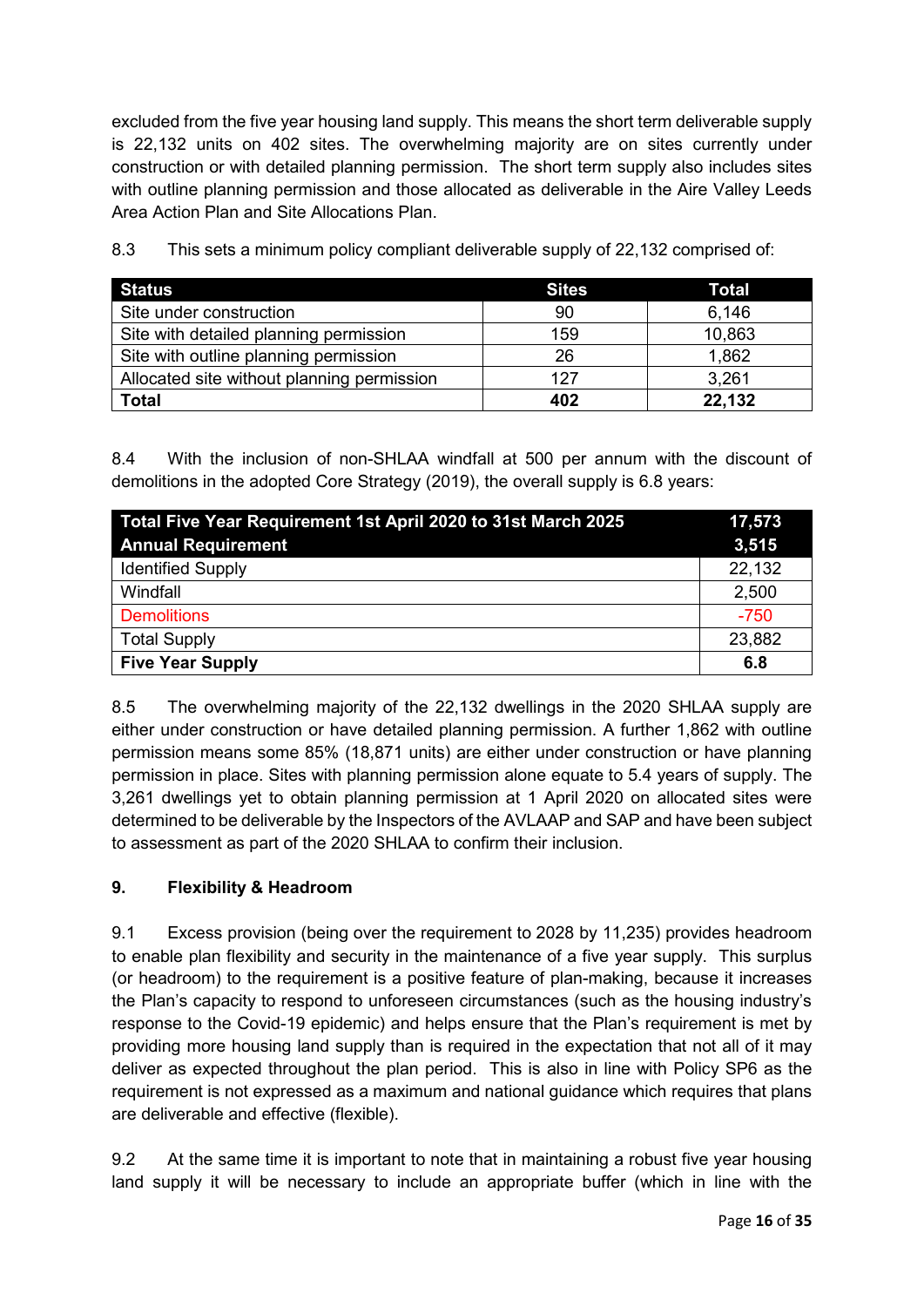Government housing delivery test may be between 5% and 20% at any given time). A level of headroom helps secure this buffer and:

- I. makes the land supply likely to withstand changes in the housing market, and
- II. reduces the likelihood of pressure on safeguarded land, which has been allowed by the planning inspectorate to contribute to housing land supply in Leeds, in circumstances where no five year supply is present.

9.3 The surplus of supply ensures that the Plan remains robust in the event that there is slippage in the delivery of housing from the allocated or committed sites. This is important for a number of reasons. Large strategic sites that will deliver across a number of outlets such as East Leeds Extension will be subject to build out rates dependent on the capacity of the industry to build and the market conditions for sales from multiple housebuilders (the capacity of this site has been reduced by approximately 1,000 units in the 2020 SHLAA following dialogue with the major housebuilder). The headroom provides flexibility for changes in the overall construction programme of large strategic sites over the plan period.

9.4 The majority of the headroom is comprised of approvals in the City Centre for large scale developments and a range schemes of various site sizes in the Inner HMCA. The headroom provides security over the timing of delivery and ensures that if a degree of slippage or non-implementation does occur that the Plan is not vulnerable. Authorities, like Leeds, with significant stocks of unimplemented planning permissions are better placed to deal with inherent uncertainty of events such as the implications of the Covid-19 pandemic and the as yet unknown impacts on development beyond the short-term.

# **10. Delivery of SAP & AVLAAP Allocations and Large Windfall**

10.1 This section sets out the context and monitoring data for the housing growth that Leeds has experienced over the past decade and supports the approach outlined above. A key strength of Leeds is its diversity, and this is no less true for the sites available for development across the city. High density development opportunities in the city centre, which make the most of the vibrancy and central location, are complemented by sites in suburban locations on the edge of Leeds, and in and around the towns and larger villages that surround the City.

10.2 Similarly, there is a wide variety in the sizes of sites available. The large number of smaller sites offer particular opportunities for small and medium sized developers to create bespoke developments. We know that small and medium size house builders have historically been responsible for building a significant proportion of new homes in the city, and this ensures that the potential of these developers can continue to be realised. Alongside this sits a range of larger sites which will cater for those seeking more substantial development opportunities, and those who wish to work alongside others to deliver complementary schemes that come together as a comprehensive development. In addition, redevelopment opportunities are identified across the district. These provide the opportunity to bring existing buildings back into use, and for new development to make effective use of land that is no longer required for its previous purpose.

10.3 Opportunities also exist for those wanting to build their own home. The 2017 Household Survey identified just over 800 households in Leeds who would like to move to a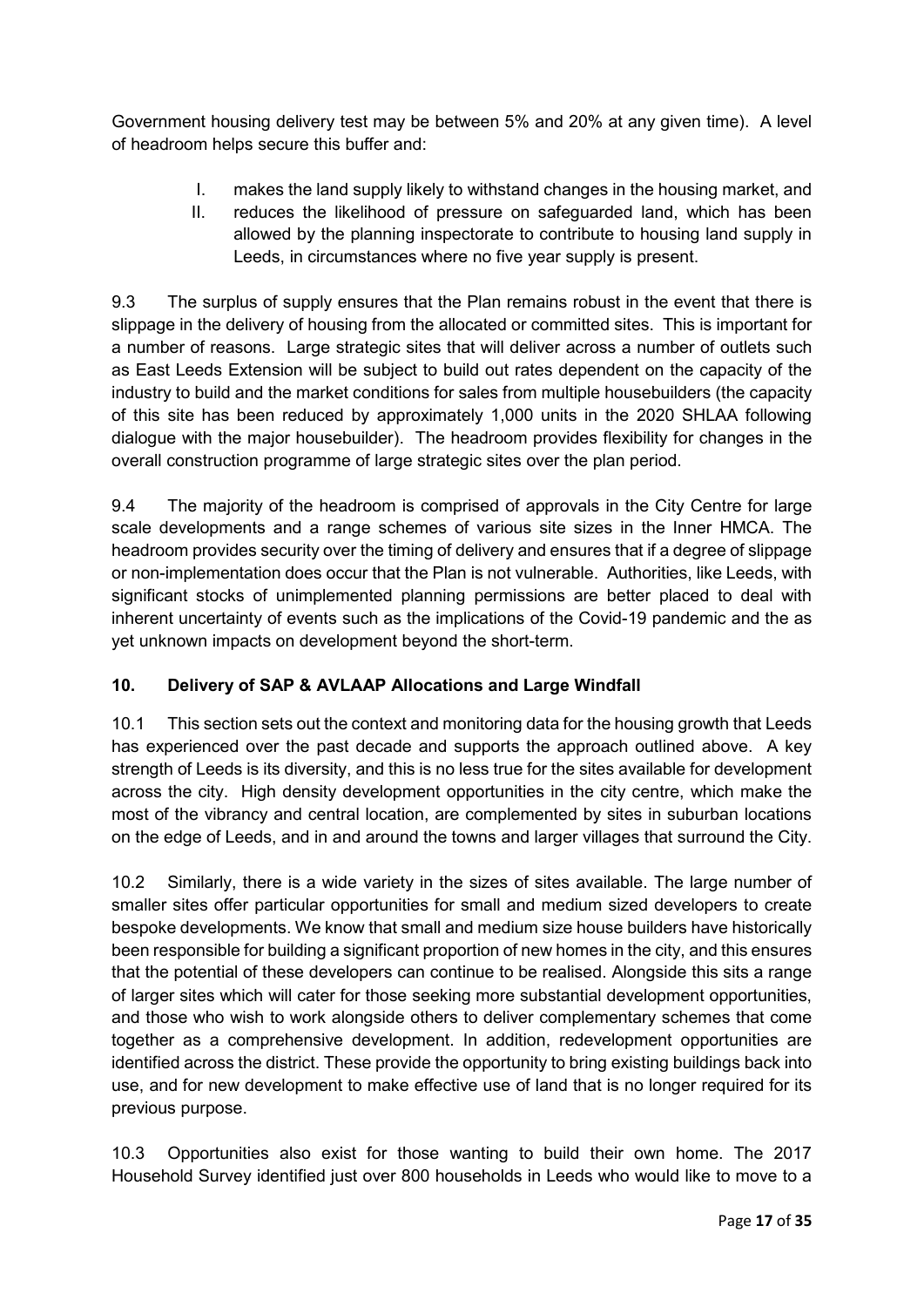self/custom build property in the next 5 years. The Council maintains a register of those with an interest in self-build, and there is an opportunity for this to take place as part of specific self-build development schemes on smaller allocations, as part of the mix of new homes on larger sites, or following planning applications on individual plots of land. The wide mix of sites available, in terms of size, land type and location, means that there are opportunities across all markets. This will ensure that the rate of delivery of new housing continues to increase, allowing a variety of sites to be built out at the same time to cater for a range of different needs and requirements.

10.4 The Council has granted more planning permissions for housing over the past five years than at any time. The number of homes approved are well above the City's housing requirement figures. In 2018/19, 9,603 new homes were approved through planning permissions, which is a record level for the city since monitoring began in the early 1970s. Approvals have been granted for 46,960 new homes since 2012, well in excess of the target for the same period. Of these, over 75% are on previously developed land.

| Year         | <b>Brownfield</b> | <b>Greenfield</b> | <b>Total</b> | % Brownfield |
|--------------|-------------------|-------------------|--------------|--------------|
| 2012-13      | 1,672             | 830               | 2,502        | 67%          |
| 2013-14      | 4,057             | 991               | 5,048        | 80%          |
| 2014-15      | 6,052             | 556               | 6,608        | 92%          |
| 2015-16      | 3,395             | 1,633             | 5,028        | 68%          |
| 2016-17      | 3,615             | 3,177             | 6,792        | 53%          |
| 2017-18      | 5,377             | 2,283             | 7,660        | 70%          |
| 2018-19      | 8,300             | 1,303             | 9,603        | 86%          |
| 2019-20      | 2,818             | 901               | 3,719        | 76%          |
| <b>Total</b> | 35,286            | 11,674            | 46,960       | 75%          |

10.5 Completions remain overwhelmingly on previously developed land which is reflective of the Council's overall strategy for sustainable growth focused in the city centre and main urban area. The strategy gains support from the NPPF and recognises that a range of tools and solutions are necessary to stimulate delivery on brownfield sites.

10.6 The Council has a range of strategies and programmes in place to unlock land and support the delivery of new homes. This recognises that the private sector is unlikely to be able to deliver the quantum of homes to meet the city's needs in isolation, and the important role that the Council and other public sector bodies will have in directly developing new homes. It also acknowledges that some sites may require targeted support if their potential for development is to be fully realised.

10.7 The Council recognises that simply delivering new dwellings is not enough. The homes that are created need to be of a high quality and adapt to and mitigate climate change and match the aspirations and needs of the city's current and future residents. In and around the city's suburbs and its larger towns and villages a significant number of sites have been released for development by the Site Allocations Plan. Many of these are greenfield sites (non-Green Belt) in the key market areas of the more traditional and volume house builders, who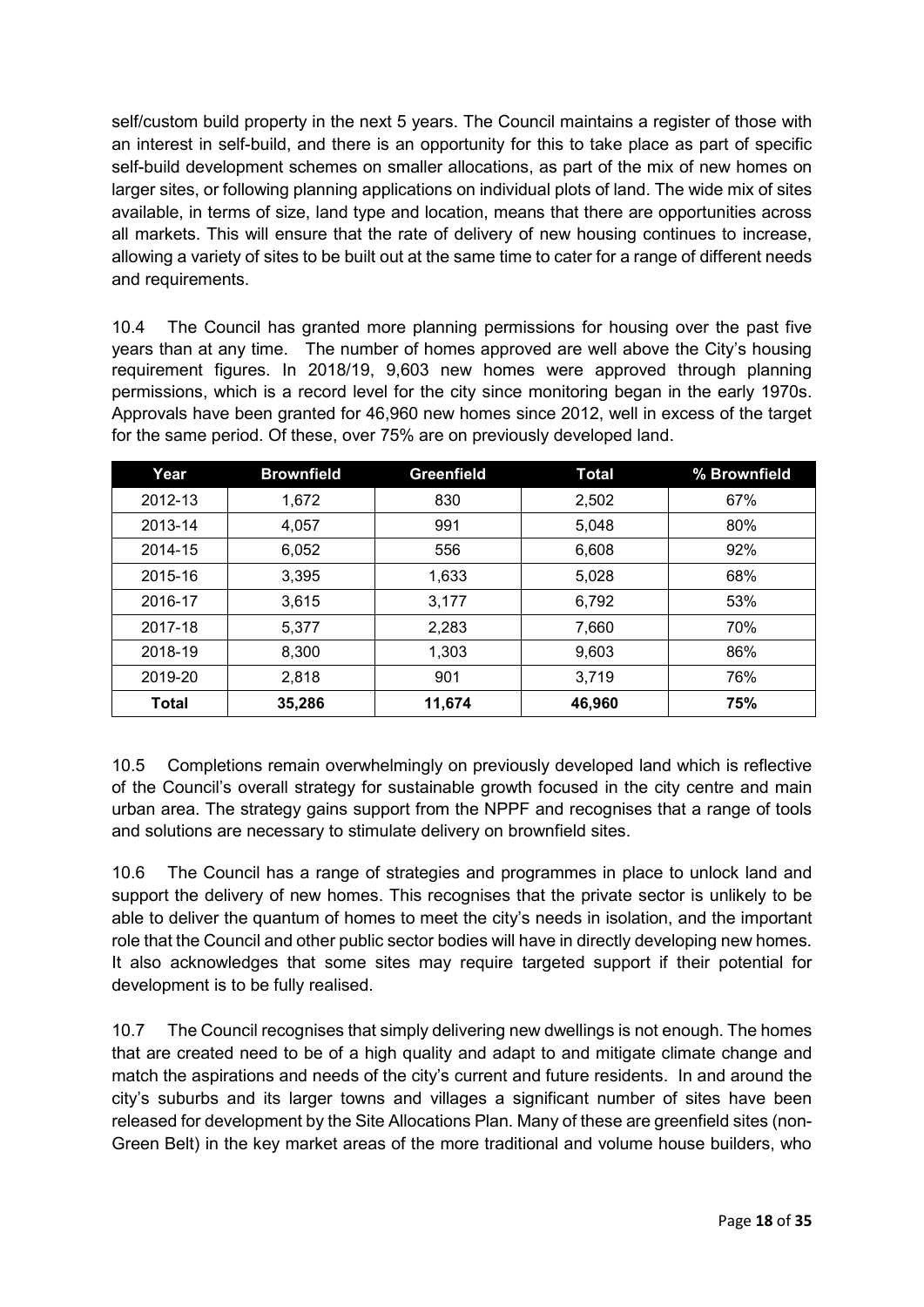have a great opportunity to meet the challenge of increasing their delivery rates to match the potential that these sites offer.

10.8 Increasing delivery rates is particularly important on larger sites, where nationally it is acknowledged that slow build out rates are a barrier to addressing housing needs. To ensure the timely build out of large sites and overall high quality development, it is essential that a wide diversity of homes are provided across large development sites in terms of type, size, style, design and tenure<sup>[3](#page-22-0)</sup>. This includes the provision of housing sold or let to specific groups, such as older peoples housing, affordable housing, and plots sold for custom or self-build. The 2017 SHMA helps Leeds to understand what sort of homes are required. This has been translated into planning policies which set requirements for all new homes.

# **11. Affordable Housing**

11.1 The delivery of affordable housing is a key priority for Leeds. To fully address needs, a total of 1,230 new affordable homes would need to be built per year (434 to meet annual need and 776 per annum to contribute to the remedy of the waiting list). A range of different stakeholders will have a part to play in the delivery of new affordable housing, including the Council, Registered Providers and private developers.

11.2 The 2017 SHMA calculated affordable needs for the four affordable housing zones which are identified in the CS. It suggests the annual dwelling need in the different zones is as follows: Outer North Zone 1: 120, Outer South Zone 2: 794, Inner Zone 3: 168, City Centre Zone 4: 148. Delivery rates in the last 7 years demonstrate the scale of this challenge to deliver 1,230 per annum.

| <b>Period</b> | <b>Section 106</b> | <b>Grant assisted</b> | <b>LCC</b><br>Programme &<br>Non-assisted | <b>Total</b> |
|---------------|--------------------|-----------------------|-------------------------------------------|--------------|
| 2012/13       | 72                 | 119                   | 14                                        | 205          |
| 2013/14       | 109                | 175                   | 45                                        | 329          |
| 2014/15       | 79                 | 288                   | 88                                        | 455          |
| 2015/16       | 129                | 78                    | 249                                       | 456          |
| 2016/17       | 112                | 302                   | 143                                       | 557          |
| 2017/18       | 88                 | 130                   | 20                                        | 238          |
| 2018/19       | 169                | 117                   | 147                                       | 433          |
| 2019/20       | 166                | 203                   | 70                                        | 439          |

11.3 The results of the 2017 SHMA suggest a higher need for smaller sized affordable properties than larger. Of the 1,230 total it suggests 853 need to be 1 & 2 bed size, 238 3+ bed size and 139 designed for elderly occupation. In terms of the mix of sizes and types of affordable housing the evidence of the SHMA 2017 has a weighting towards smaller dwellings, which is a reflection of the effects of recent housing benefit changes. This fits with the objective of CS Policy H4 which is to secure a broad balance between 1 / 2 bed homes and 3+ dwellings and with Policy H3 which aims for a pro-rata delivery of affordable units.

<span id="page-22-0"></span><sup>&</sup>lt;u>.</u> <sup>3</sup> Letwin Review 2019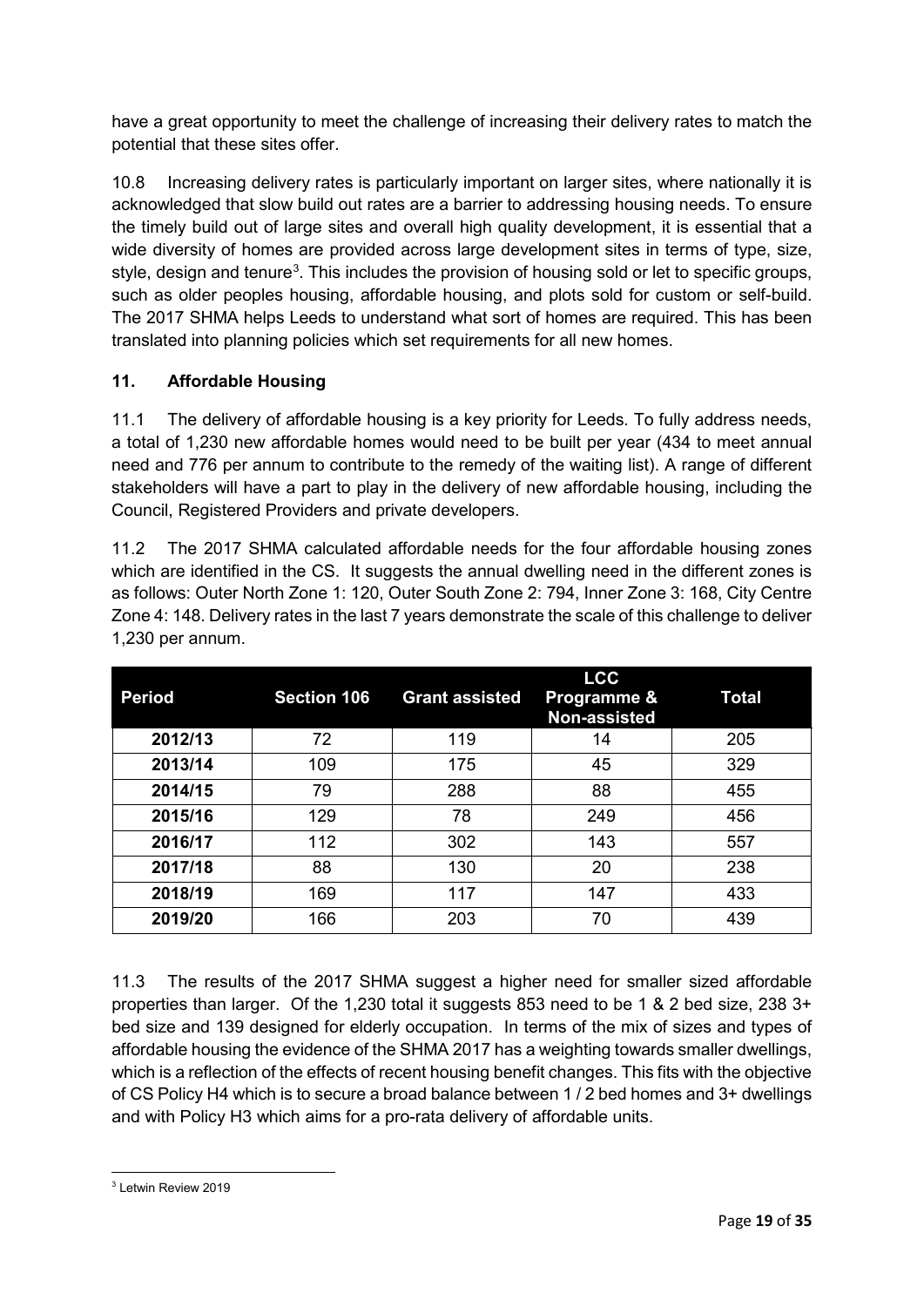11.4 The current affordable housing policy requires affordable housing provision for 4 Zones as shown in the Core Strategy. On site affordable housing will normally be expected at the targets specified for developments at or above the dwelling threshold of 10 in the following zones:-

| <b>Zone</b> | <b>Area</b>           | Target |
|-------------|-----------------------|--------|
|             | <b>Outer Northern</b> | 35%    |
|             | <b>Outer Southern</b> | 15%    |
|             | Inner Area            | 7%     |
| 4           | <b>City Centre</b>    | 7%     |

11.5 Modelling of housing land supply reveals a capacity for 4,455 affordable homes on the deliverable supply up to 2028 based on policy requirements for the zones where sites are located. This is based on affordable units being delivered on schemes as part of Section 106 (s106) agreements based on sites over the size threshold providing units as part of policy compliant schemes. The significant increases in supply in the Inner Area and City Centre are in the zones where the least affordable housing is required.

| Zone | Area                  | <b>Policy</b> |        | Supply to 2028 Total affordable |
|------|-----------------------|---------------|--------|---------------------------------|
|      | <b>Outer Northern</b> | 35%           | 4,320  | 1,512                           |
| 2    | <b>Outer Southern</b> | 15%           | 9,739  | 1,461                           |
| 3    | Inner Area            | 7%            | 6,312  | 442                             |
|      | <b>City Centre</b>    | 7%            | 14,864 | 1,040                           |
|      |                       | Total         | 35,235 | 4,455                           |

11.6 The Council recognises that the provision of affordable housing that can be realised from policy compliant schemes on the supply from 2017 to 2028 is substantially less than what would be needed to meet annual affordable housing targets. Reflective of the overall supply, the distribution of affordable housing that would be provided through s106 by HMCA is also uneven, particularly in Aireborough and Outer South where relatively low levels of total supply equate to less than 100 affordable units between 2017 and 2028 in those areas.

| <b>HMCA</b>             | <b>North</b> | <b>South</b> | <b>Inner</b> | <b>City Centre</b> | Total |
|-------------------------|--------------|--------------|--------------|--------------------|-------|
| Aireborough             | 97           | 0            |              |                    | 97    |
| <b>City Centre</b>      | 0            | $\Omega$     | 22           | 800                | 822   |
| <b>East Leeds</b>       | 368          | 376          | 58           | 0                  | 802   |
| Inner Area              | 0            | 35           | 361          | 241                | 637   |
| <b>North Leeds</b>      | 273          | 210          |              | 0                  | 483   |
| <b>Outer North East</b> | 412          | 0            | O            | 0                  | 412   |
| <b>Outer North West</b> | 326          | 0            | 0            | 0                  | 326   |
| <b>Outer South</b>      | 0            | 60           | 0            | 0                  | 60    |
| <b>Outer South East</b> | 0            | 175          | 0            | 0                  | 175   |
| <b>Outer South West</b> | 0            | 379          | 0            | 0                  | 379   |
| <b>Outer West</b>       | 37           | 226          | 0            | 0                  | 263   |
|                         |              |              |              | <b>Total</b>       | 4,455 |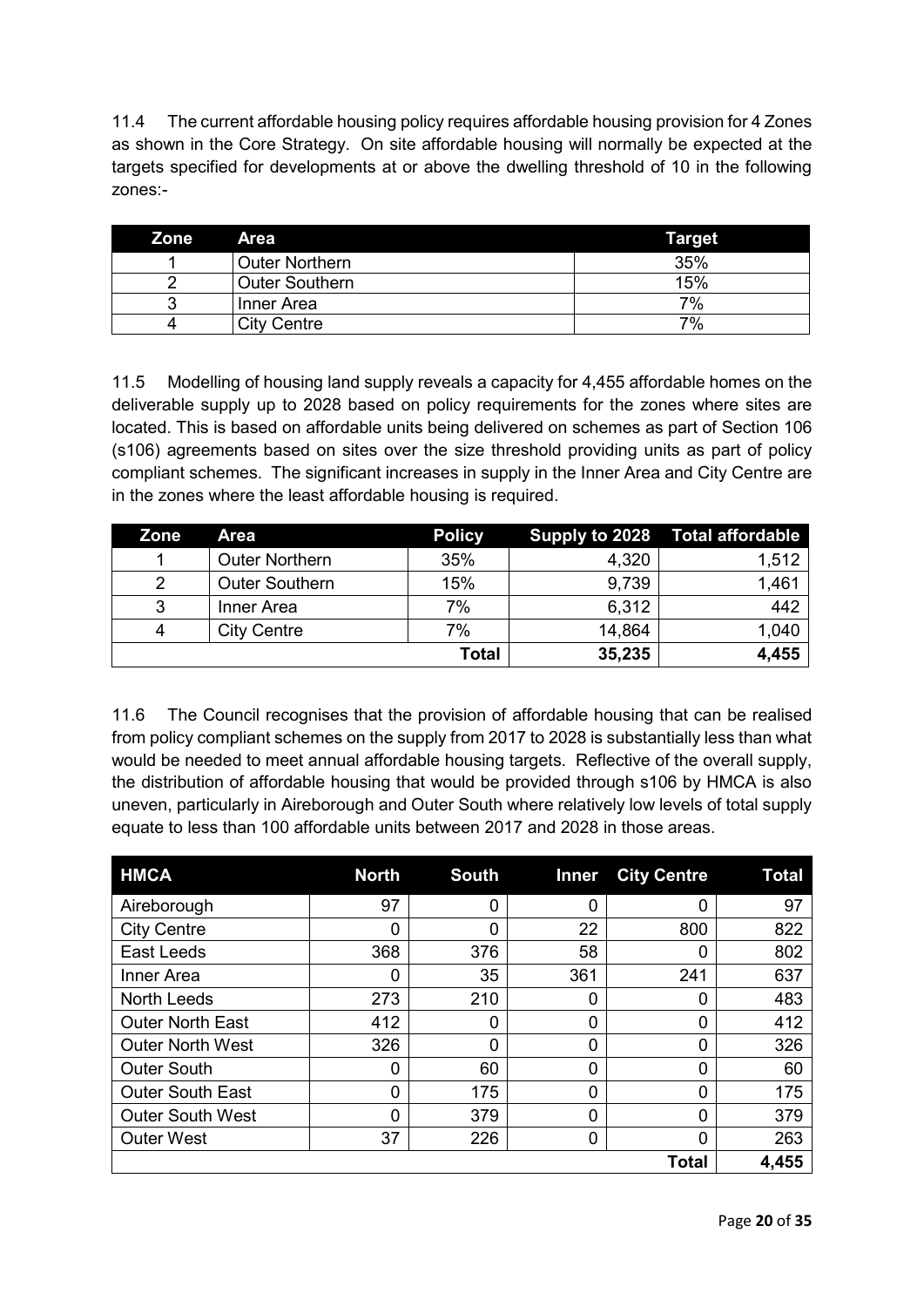11.7 If the 37 Green Belt sites were allocated and the supply delivered in totality before 2028 then a total of 904 affordable units would be provided as part of policy compliant schemes. This equates to less than one year's worth of the annual affordable housing target, however, it is significant that all the affordable homes would be provided in the Outer Northern and Outer Southern market zones where demand is more acute. The contribution to affordable housing that would be made by if the remitted sites were allocated would be important but not of such significance to justify the release of the sites, in the context of the total over supply. Notwithstanding this, the Council's Core Strategy contains a policy on new housing development on non-allocated sites so as to help guide sustainable development in these locations. The NPPF also makes provisions for planning permission to be granted for affordable housing schemes on Green Belt land, if exceptions exist. Similarly, for those HMCAs that do not have as much housing allocated as needed Neighbourhood Plans are able to release land from the Green Belt to meet local needs, including for affordable housing schemes.

| Zone | <b>Area</b>           | <b>Policy</b> | <b>Total</b> | <b>Total</b><br>affordable |
|------|-----------------------|---------------|--------------|----------------------------|
|      | <b>Outer Northern</b> | 35%           | 1,465        | 513                        |
|      | <b>Outer Southern</b> | 15%           | 2,605        | 391                        |
| 3    | Inner Area            | 7%            |              |                            |
|      | <b>City Centre</b>    | 7%            |              |                            |
|      |                       | <b>Total</b>  | 4,070        | 904                        |

11.8 The reduction of affordable units as a result of not allocating the 37 sites would be most pronounced in HMCAs with overall supply under their Policy SP7 target where the remitted Green Belt sites would proportionally contribute to greater levels of supply, if allocated. Aireborough, for example, would realise 166 affordable units at a 35% policy requirement. However, whilst the provision of affordable housing is considered to carry significant weight, it is the Council's planning judgment that the scale and provision of the numbers involved would not in itself amount to *"exceptional circumstances"* for the release of green belt in plan-making terms*.* This is because the mitigation to affordable housing needs provided by the allocation of remitted sites would be time-limited when compared to the permanent effect of Green Belt release. It is considered that the long term affordable housing needs for HMCAs at a local level could be properly and better addressed through future planmaking processes including the Local Plan Update and Neighbourhood Plans in addition to the strategies set out below. The table below sets out the policy contribution to affordable housing that the 37 remitted sites would have if they were released.

| <b>HMCA</b>             |     | <b>Outer Northern Outer Southern</b> | Total |
|-------------------------|-----|--------------------------------------|-------|
| Aireborough             | 166 |                                      | 166   |
| <b>City Centre</b>      |     |                                      |       |
| East Leeds              |     | 37                                   | 37    |
| Inner Area              |     |                                      |       |
| North Leeds             | 201 |                                      | 201   |
| <b>Outer North East</b> | 35  |                                      | 35    |
| <b>Outer North West</b> | 30  |                                      | 30    |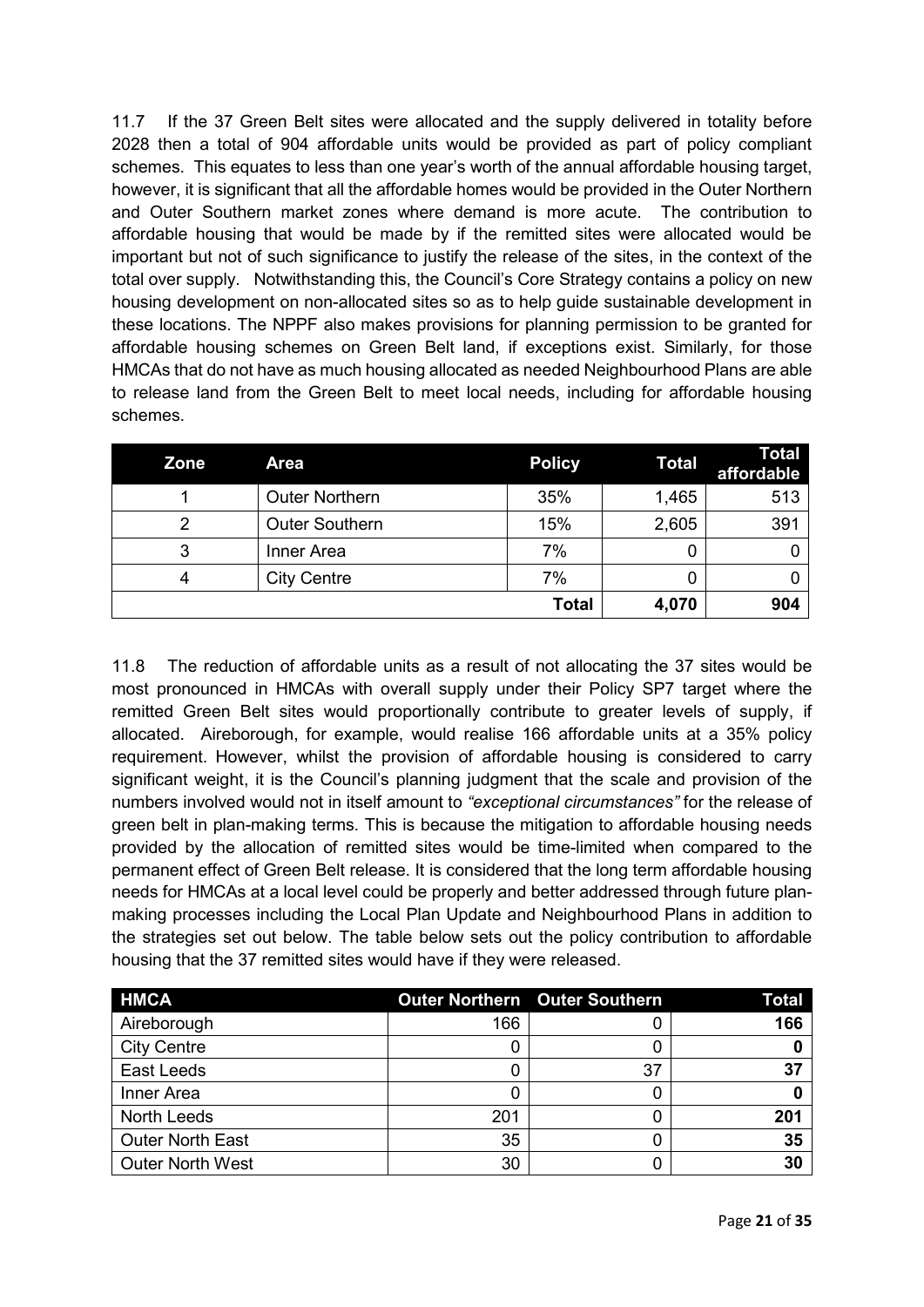| <b>HMCA</b>             |    | Outer Northern Outer Southern | Total |
|-------------------------|----|-------------------------------|-------|
| <b>Outer South</b>      |    | 110                           | 110   |
| <b>Outer South East</b> |    | 12                            | 12    |
| <b>Outer South West</b> |    | 171                           | 171   |
| <b>Outer West</b>       | 80 | 60                            | 140   |
| <b>Total</b>            |    |                               | 904   |

11.9 The Council is fully aware of the challenges of ensuring truly affordable accommodation, especially in the outer areas which have comparably higher house prices and is committed to applying a range of measures to secure housing that is affordable to as many people as possible such as seeking 60% of all affordable housing delivered as Social Rented units. It is noted that s106 is not the only means of delivering affordable homes. The issue of matching the overall level of house building and its distribution to the specific needs for affordable housing is an approach that has been put forward by some parts of the development industry at the plan-making stage of both the SAP and Core Strategy. In response, the Council's position has been that there is not a desire to increase delivery of overall homes so as to meet affordable targets as this would have wider sustainability disbenefits. A part of this is that affordable homes are not only provided as a proportion of market housing through s106 and there are other delivery streams.

11.10 The Affordable Homes Programme, which is funded by Homes England and delivered by Registered Providers, is a key delivery mechanism for affordable housing. Since 2015 over 500 properties have been delivered through this programme, and a further 500 are expected by 2021. It represents well over £100m investment into the city. The lifting of the cap of borrowing for new council homes means that the Council will become a much more active contributor in the provision of affordable homes in Leeds. Over the next five years the Council intends to build 1,500 new Council houses. The programme will also directly contribute to ensuring that *"everyone in Leeds lives in good quality, affordable homes, in clean and well cared for places"* which is one of the target outcomes set out in the Best Council Plan.

11.11 Housing is one of the Council's corporate priorities as set out in the Best Council Plan and this programme will directly support the following priorities by delivering additional social housing stock. On 26th February 2020 the Council approved a further capital injection of £116m into the Council Housing Growth Programme, taking the overall funding injected and available for the Council House Growth Programme to £337.1m. An average of 300 new homes will begin construction each year, which represents a significant step up in delivery. A range of schemes are currently programmed which, as well as helping to address the need for new council housing, will help to drive and support regeneration across the City, strengthening communities and addressing specific needs including the need for accessible and adaptable housing and extra care housing.

11.12 Many of the new Council houses will be developed on Council owned sites, but the Council Housing Growth Programme is also actively working to acquire further land and is working with landowners and developers to help bring their sites forward. Private developers have a very important role to play through s106 but there are other streams of affordable delivery.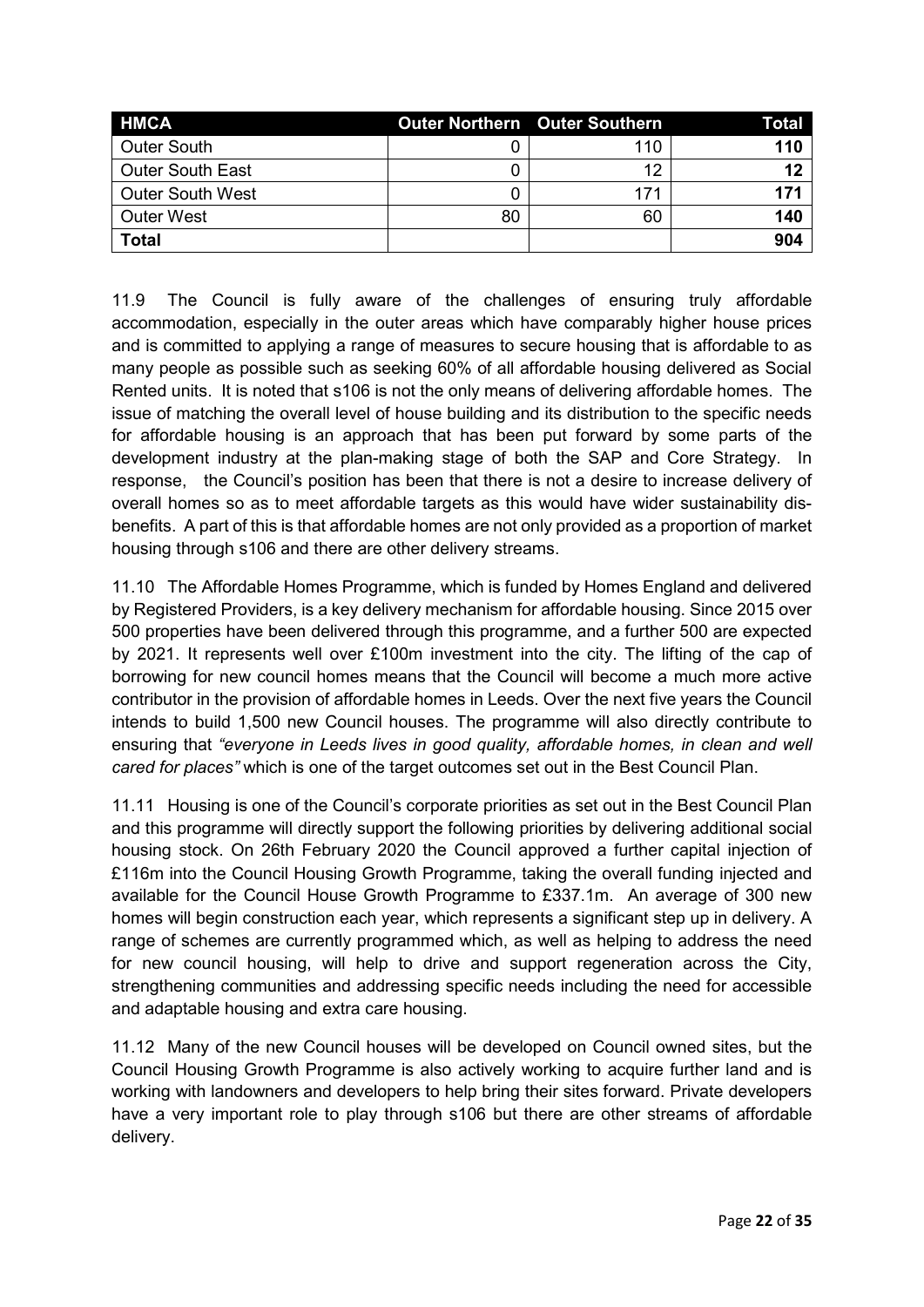# **12. Legal Compliance**

### **Duty to Cooperate**

12.1 The SAP Remittal was discussed with neighbouring authorities and prescribed bodies through the Council's Duty to Cooperate meeting on 8th December 2020. It was considered that this did not give rise to strategic issues and that comments were requested from the group noting that the position in Leeds was a unique one and the position arose from a specific set of circumstances that would not be repeated in other authorities who were at different stages of plan-making. The group agreed to provide a formal response.

#### **Habitats Regulation Assessment**

12.2 The proposed option to remove the 37 allocations and retain as Green Belt has been subject to consideration in line with the Habitats Regulations Assessment (HRA) undertaken for the SAP. An iterative assessment of the SAP HRA proposes no changes as whilst the proposed deletion of the 37 sites lessens the likelihood of significant effects on European Nature Conservation designations it does not remove the risk entirely and so the mitigation measures already a part of the SAP remain suitable.

#### **13. Sustainability Appraisal**

13.1 It is a necessary legal requirement to assess all "...reasonable alternatives taking into account the objectives and geographical scope of the plan.." (The Environmental Assessment of Plans and Programmes Regulations 2004 (Part 3 12(2)(b))). All 3 reasonable alternatives have been subject to a sustainability appraisal to assess the effects of each option upon the SA objectives. This is contained in a Sustainability Appraisal Addendum to the SAP the headlines of which are set out below.

### **Conclusions of Sustainability Appraisal of Option 1**

13.2 In summary, the positive effects on SA objectives of Option 1 in relation to housing, green space and energy & resource efficiency arising from the construction of new housing and the mixed use housing/employment allocation, are outweighed by the larger number of negative effects relating to the environment and transport, which affects biodiversity/geodiversity, landscape & townscape quality and efficient and prudent use of land arising from the development of Green Belt land; and accessibility, transport network and air quality impacts relating to the relatively less sustainable location of the allocations. As a whole this option is judged to be less sustainable than Option 2.

### **Conclusions of Sustainability Appraisal of Option 2**

13.3 In summary this option has neutral effects for the majority of SA objectives reflecting the fact that the deletion of the allocation sites will not affect the majority of the objectives. There are 4 positive effects relating to environmental objectives (efficient & prudent use of land (SA9), biodiversity & geodiversity (SA10), flood risk (SA13) and landscape & townscape quality (SA21) as the Green Belt land will remain undeveloped. There is a negative impact on employment (SA1) due to loss of a mixed use allocation which includes 10 ha of employment land and loss of jobs in the construction and employment sector. The effect on the housing objective (SA6) is neutral overall as district wide housing delivery will be maintained by this option, however there will be less provision for meeting local housing needs arising from the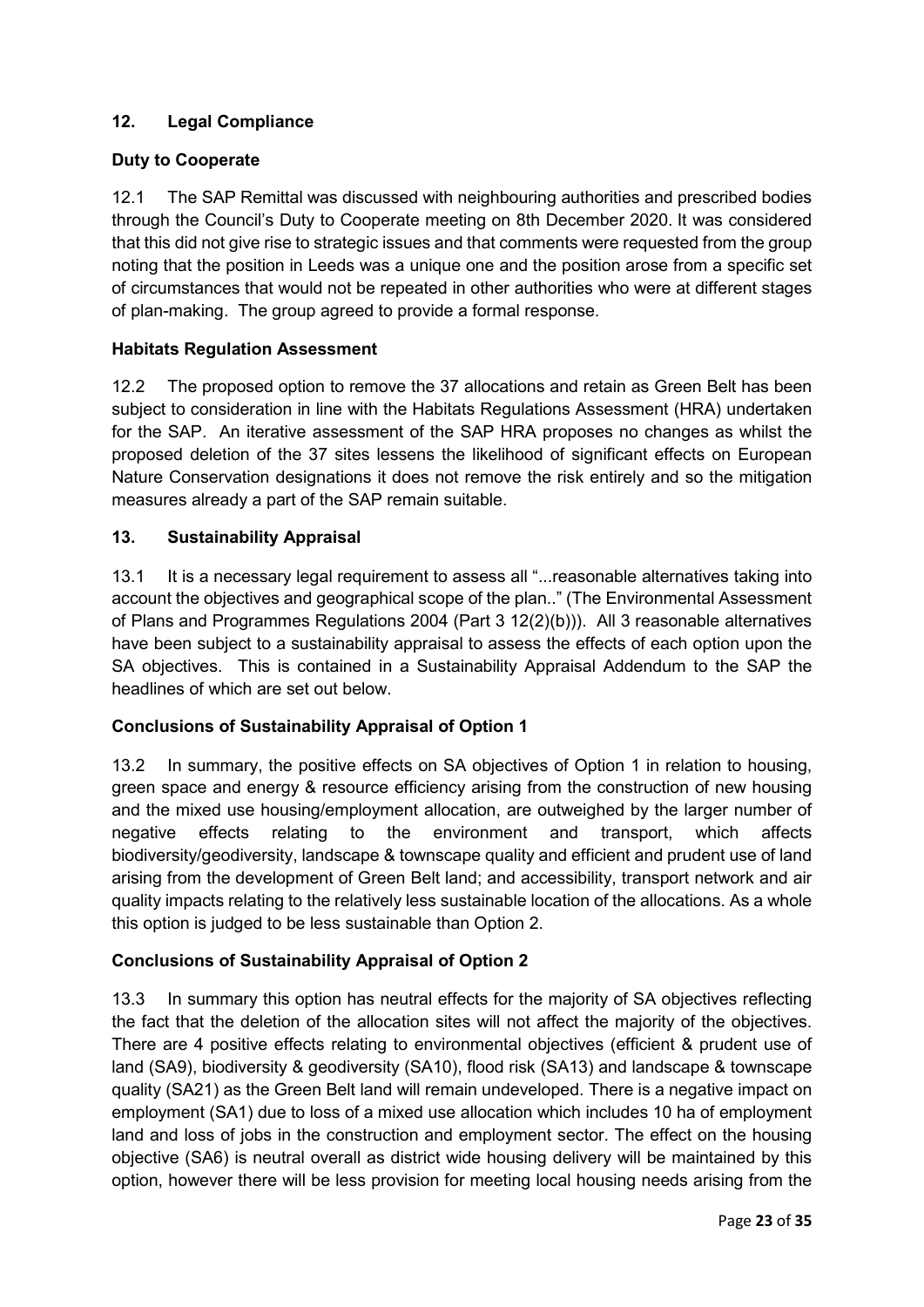deletion of housing sites in the outer areas (HMCAs) with Green Belt and fewer affordable houses in those areas (as Policy H5 requires between 15% and 35% affordable housing in these areas dependent on local housing needs of the HMCAs). As a result of a reduction in the potential number of housing coming forward a negative effect is identified for energy and resource efficiency; as it removes the potential for new more energy efficient housing in some areas. A negative effect is also identified provision of green space, sports and recreation since the lack of housing investment would not bring those benefits alongside new homes. As a whole, on balance, this option is judged to be the most sustainable.

## **Conclusions of Sustainability Appraisal of Option 3**

13.4 In summary, the positive effects on SA objectives of option 3 in relation to housing, green space and energy & resource efficiency arising from the construction of new housing and the mixed use housing/employment allocation, are outweighed by the larger number of negative effects relating to the environment and transport, which affects biodiversity/geodiversity, landscape & townscape quality and efficient and prudent use of land arising from the development of Green Belt land; and accessibility, transport network and air quality impacts relating to the relatively less sustainable location of the allocations. As a whole this option is judged to be less sustainable than Option 2.

#### **14. Best Council Plan**

14.1 Leeds aims to be the best city in the UK. A city that is compassionate and caring, with a strong economy that tackles poverty and reduces inequalities, and a city that is fair and sustainable, ambitious, creative and fun for all. The Best Council Plan sets out six priorities for housing:

- 1. Affordable housing growth
- 2. Improving housing quality
- 3. Promoting independent living
- 4. Creating sustainable communities
- 5. Improving health through housing
- 6. Meeting the needs of older residents

14.2 To realise these ambitions, it will be vital that the city has the right quality, type and tenure of housing, in the right places, to meet the needs of both existing and future residents. This will require significant amounts of new housing development to take place over the coming years. This will need to be achieved in a way which protects the quality of the environment and respects community identify, and which maximises the opportunities that development can hold to address inequalities and drive regeneration.

14.3 Leeds is currently building new homes at a faster rate than many of the other UK Core Cities. This is a significant achievement, however, if the potential of Leeds is to be fully realised, and the needs of its growing population are to be met, rates of housing delivery will need to be increased. In particular the number of affordable homes built each year needs to increase significantly to make up for past under-delivery and the future needs of residents who will not be able to access housing on the open market.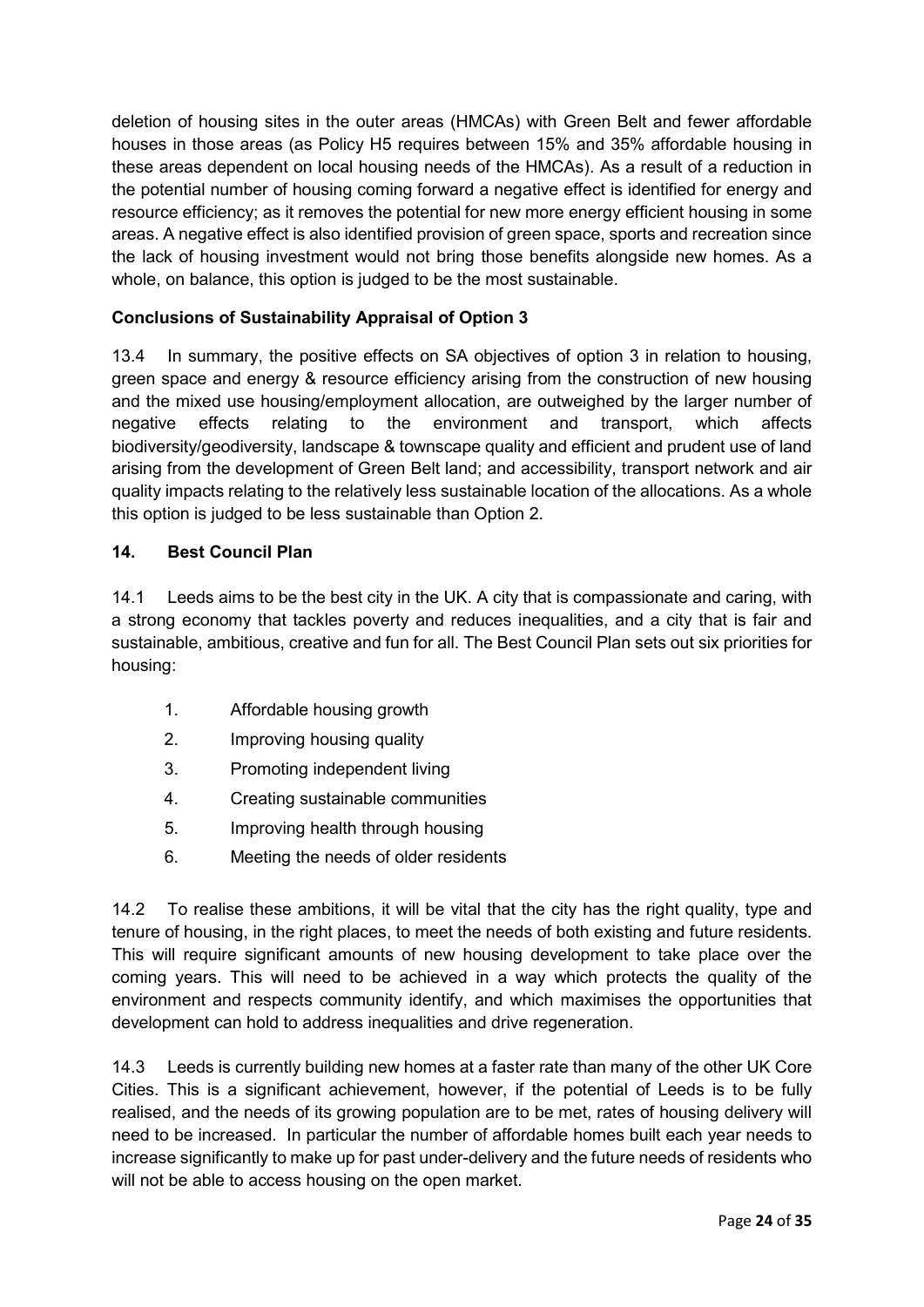14.4 The corporate priorities of the Best Council Plan are translated into the Council three key strategies. The SAP is the spatial expression upon which these strategies are to be realised on the ground:

- I. **Health and Wellbeing Strategy** through policies including the design of places, quality of housing and accessibility
- II. **Climate Emergency** through policies including the design of places, the location of development, accessibility to public transport, use of brownfield land, energy generation and energy efficiency of buildings
- III. **Inclusive Growth Strategy** through policies including the links between homes and jobs, the location of development, green infrastructure and connectivity

## **15. Health & Wellbeing Strategy**

15.1 Leeds has an ambition to best the Best City in the UK by 2030. As part of this, we want to be the Best City for Health and Wellbeing and we think we have the ambition, organisations and people to do this. On the whole, the health and wellbeing of people in Leeds continues to improve. People are living longer, healthier lives. The city has a robust and growing economy with good employment rates.

15.2 The strategy is about how we create the best conditions in Leeds for people to live healthy, happy and fulfilling lives. This means how we create a healthy city and provide high quality services. Everyone in Leeds has a stake in creating a city that does the very best for its people.

### **16. Climate Emergency**

16.1 A Climate Change Emergency was declared by the City Council on 27th March 2019. It is therefore critical that the statutory plan-making process and the implementation of those plans contributes to the sustainable development of the District and the ability to mitigate and adapt to the consequences of climate change (including the need for carbon reduction to meet agreed targets).

16.2 Taken as a whole, the Leeds Local Plan (and Supplementary Planning Documents and Guidance), including the adopted Natural Resources and Waste Plan, the Core Strategy, AVLAAP and the SAP have a positive impact on reducing carbon emissions and protecting and enhancing biodiversity. A consequence of not having these plans in place and ensuring they are delivered is poorly planned, uncoordinated and ad-hoc development proposals, being determined on their merits outside an integrated planning framework.

16.3 A fundamental purpose of a plan-led approach, is to plan the spatial and inclusive growth of the District, with regard to the longer term strategic imperatives of sustainable development and climate change. Consequently, the integration of land use allocations and transport planning, the provision of renewable energy and sustainable infrastructure for new development, the protection and enhancement of green infrastructure and the management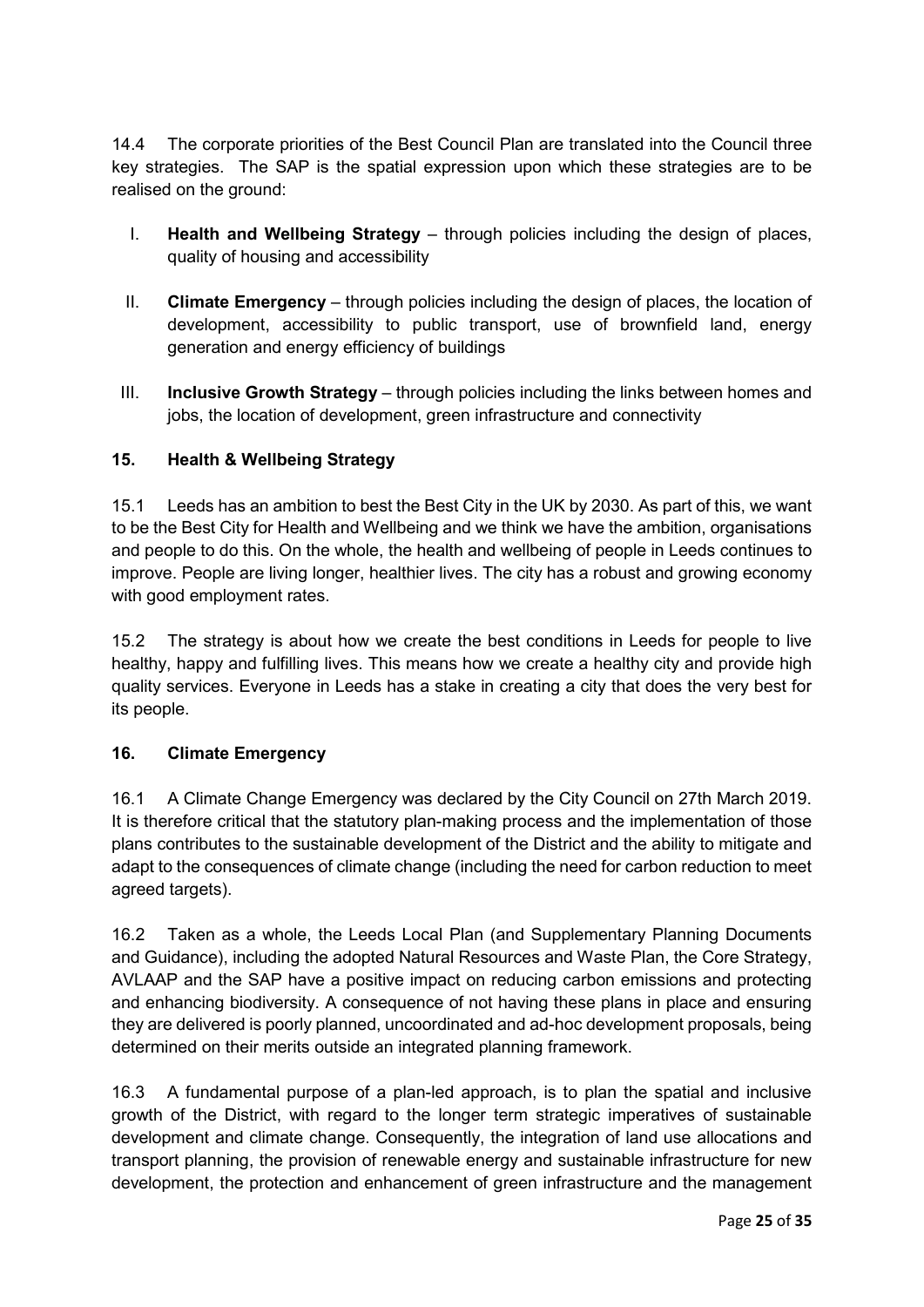of waste flows and the consumption of natural resources, are integral to the policy framework for influencing investment decisions and the determination of planning applications.

# **17. Inclusive Growth Strategy**

17.1 The Leeds Inclusive Growth Strategy sets out how the Council, the private sector, universities, colleges and schools, the third sector and social enterprises in the city will work together to grow the Leeds economy ensuring that everyone in the city contributes to, and benefits from, growth to their full potential. It sets out how the city intends to promote a positive, outward looking image on the global stage seeking to increase inward investment, exports and tourism.

17.2 It is part of a joined-up strategic approach that incorporates the Health and Wellbeing, Culture and HS2 Growth strategies, with strong links into the South Bank framework, Transport Strategy, the Core Strategy, which underpins development across the city and the Site Allocations Plan which allocates land for future housing, retail and greenspace use.

#### **18. Local Plan Update**

18.1 The Council is currently undertaking background work as part of the scoping exercise for the Local Plan Update. The preferred scope for the Plan will be on new planning policies to help address the Climate Emergency, and this scope will be consulted on in Spring 2021 as part of the Regulation 18 process for plan-making.

### **19. Conclusions of the Options for Remittal**

19.1 The advantages and disadvantages of each option are considered below against the updated evidence base and current policy context:

### **Option 1 – Propose all 37 Green Belt sites as allocations in the SAP**

19.2 The retention of the 37 allocations in the SAP would ensure that housing sites are distributed across the whole of the District, and specifically across the outer Housing Market Characteristic Areas (HMCAs) and would more closely align with distribution amongst HMCAs as set out in the Core Strategy (Spatial Policy 7), by providing a wider choice of housing sites across some but not all outer areas.

19.3 However the evidence from the updated SHLAA shows a significant over provision of housing land above the Core Strategy requirement (Spatial Policy 6). This position is unlikely to support the high bar test for demonstrating exceptional circumstances for Green Belt land release, and it is unlikely that in such circumstances the test would be met. The National Planning Policy Framework (para.136) requires that *"Once established, Green Belt boundaries should only be altered where exceptional circumstances are fully evidenced and justified, through the preparation or updating of plans"*. Before concluding that exceptional circumstances exist, all other reasonable options for meeting identified need for development have to be investigated, including making as much use as possible of brownfield sites and underutilised land (para.137).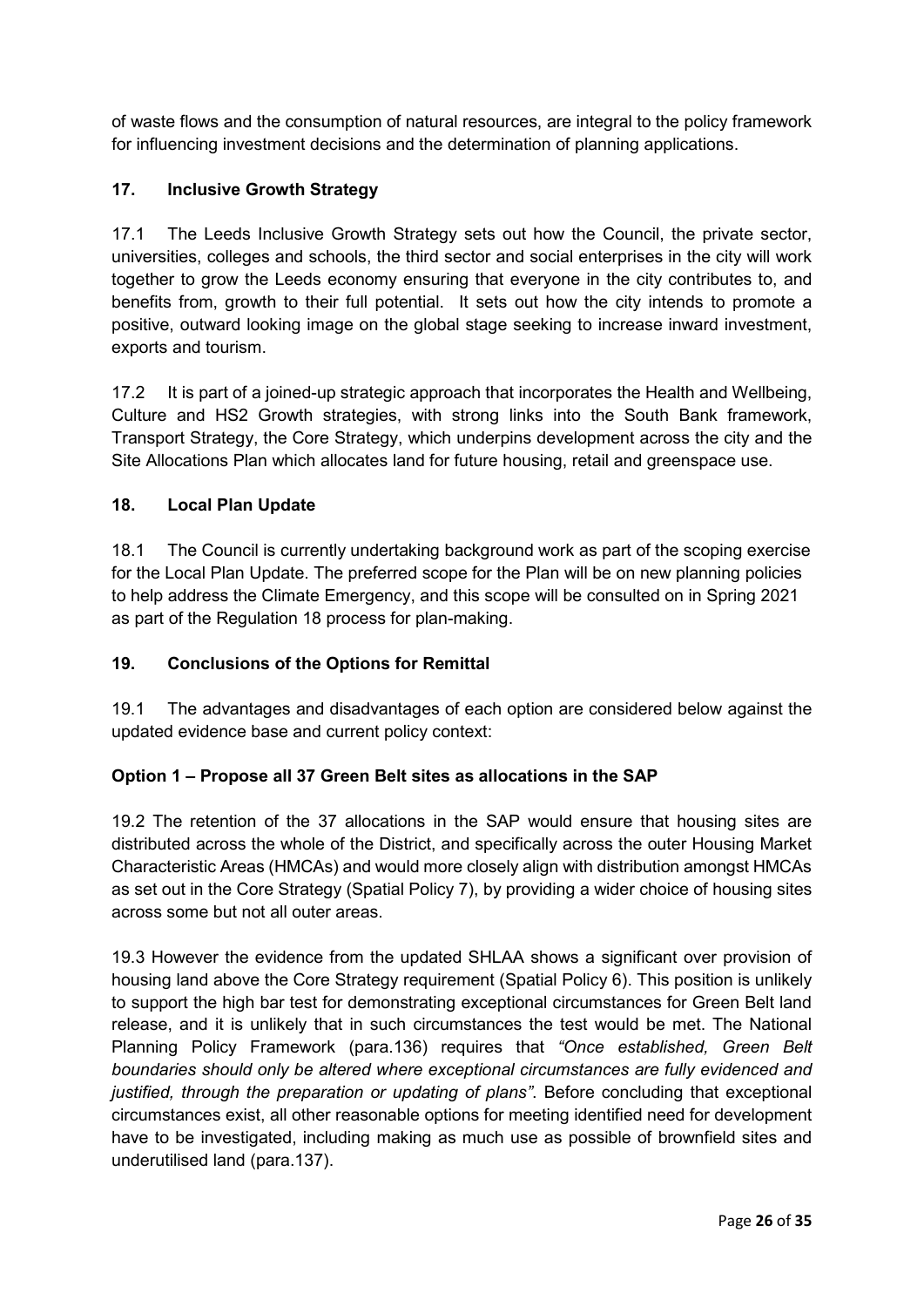19.4 The identification of housing land to meet the housing requirement set by Policy SP6 would be achieved by this option, with a significant surplus of housing supply amounting to 11,268 units. This would be advantageous to the maintenance of a 5 year land supply and would provide security against housing market shocks, but is not specifically required within the CS. Custom and practice tends to accept that local authorities exceed their plan requirements by around 10% of supply to provide for flexibility and non-implementation although this is not a national guidance requirement. This option would result in 30% more houses than needed.

19.5 Whilst the CS requirement would be exceeded this would allow a distributional spread of housing to reflect CS Policy SP7 and in so doing would allow for local housing needs to be addressed in specific HMCAs. However, under this option a distribution in accordance with SP7 would not be wholly addressed, with shortfalls remaining in 4 HMCAs (Aireborough, East, Outer North East and Outer South East) as allocation of all 37 sites is still not sufficient supply to meet SP7 targets in these HMCAs. It is also noted that CS Policy SP7 is indicative and not a rigid target.

19.6 Whilst Policy SP7 and Policy SP10 (relating to the review of Green Belt to accommodate housing growth) acknowledge that some Green Belt land may be needed to meet CS requirements they do not prescribe that this would occur if the housing requirement had been met exceeded overall by non-Green Belt land. In meeting the overall housing requirement The focus of new development prescribed by Policy SP1 directs growth to sustainable locations in a sequential manner with first, previously developed land within the main urban area, second, other land within the main urban area and third, sustainable extensions. By comparison, Sustainable extensions within Green Belt locations on the edges of the main urban area and major settlements are therefore sequentially less sustainable, not least because they would be expected to generate higher levels of traffic than sites within the urban area where public transport provision is greater.

19.7 Having already met the CS housing requirement, there are may be policy reasons for release of land in comparatively less sustainable locations. These relate to the need to provide for housing across all HMCAs to meet local needs. However, at a strategic plan-making level they are not considered to pass the high bar test of exceptional circumstances set in national guidance. They would not reflect the guiding principles for the location of development and housing land established in Policy SP1 and SP6 including the concentration of development in sustainable locations; maximising use of brownfield land and urban regeneration priorities; least impact on Green Belt purposes; the protection of the local natural environment; and maintaining and enhancing local character and distinctiveness. The option would have more negative than positive effects on SA objectives arising from the development of Green Belt land and providing more housing in the comparatively less sustainable locations.

19.8 This option is therefore not justified on the basis of evidence from the SHLAA and Sustainability Appraisal nor is it considered to be in line with national policy.

### **Option 2 – Propose none of the 37 Green Belt sites as allocations in the SAP and retain them all as Green Belt**

19.9 In the context of the high bar test for demonstrating exceptional circumstances, the deletion of the 37 allocations from the SAP and retaining the sites as Green Belt would meet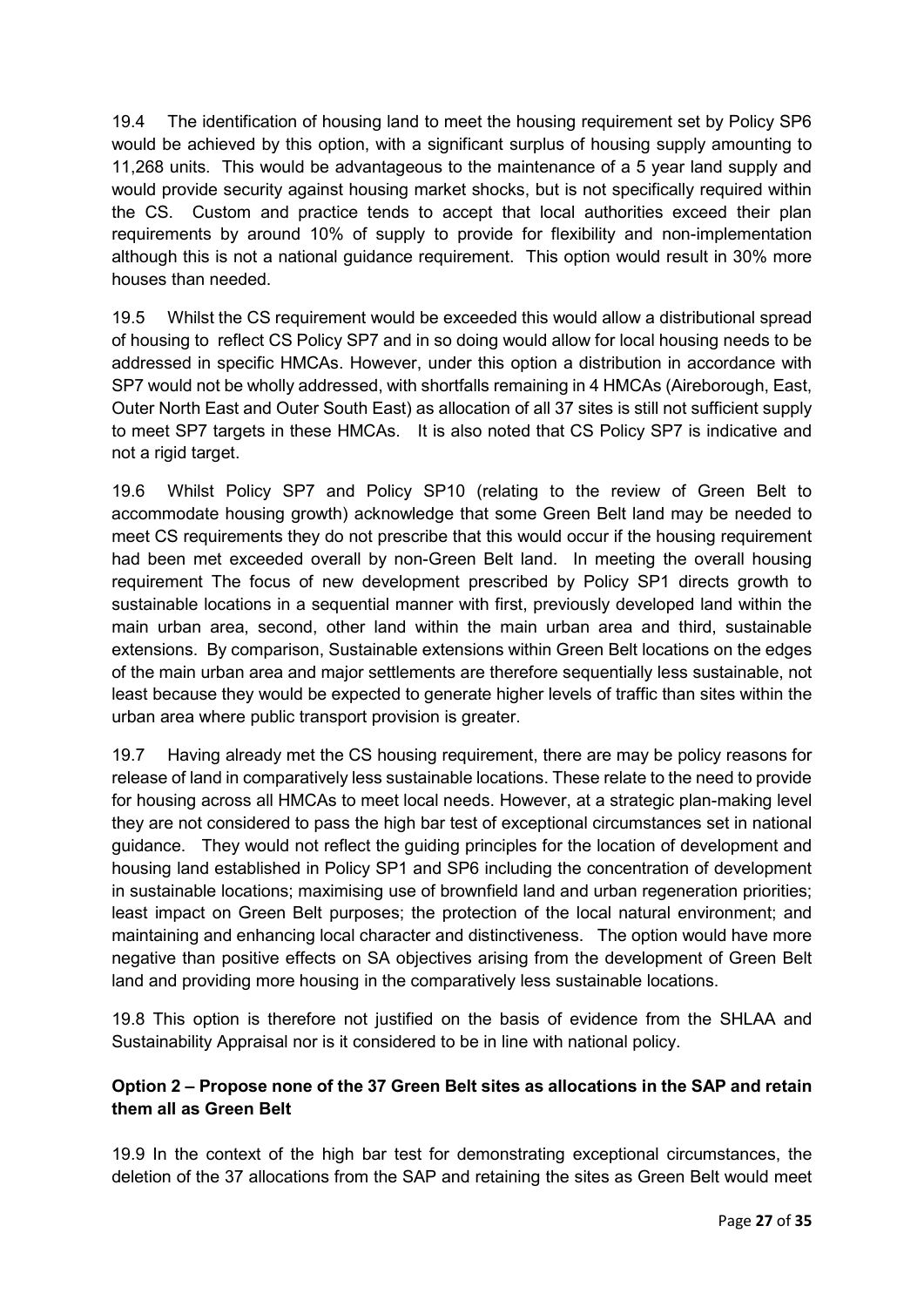the housing land requirements of CS Spatial Policy 6 due to the significant over provision of housing land the District now has to 2028.

19.10 However, this option would result in an under provision of housing supply in several HMCAs when measured against CS Policy SP7, which seeks to distribute homes across the City. There would be correspondingly less provision of homes to meet specific needs, including affordable. It would provide a less diverse housing land supply with less choice of housing sites (especially greenfield sites in high market areas) specifically in the outer areas.

19.11 The deletion of the allocations would include the deletion of 5 school allocations, however, as noted below, the need for these school allocations arose directly from the new houses created and therefore their deletion would not give immediate rise to school place shortages.

19.12 The positive benefits of this option would be the reliance upon development in sequentially more sustainable locations and the environmental benefits (for example landscape, ecology and agricultural land) by retaining Green Belt land.

19.13 The removal of the 37 Green Belt sites proposed by this option would not impact on the housing land requirements of SP6 due to the significant over provision of housing land across the district to 2028 and more closely aligns with the principles of development of SP1 and SP6 than Option 1. Whilst there would be less housing provision in the outer HMCAs, SP7 provides only indicative housing figures and does not have primacy over the development principles of SP1 and SP6. The over provision of housing partly reflects the size of contribution made by windfall sites in the more inner areas of the District and by continuing to focus development on more sustainable locations thereby avoiding the release of Green Belt land, Option 2 is guided by the settlement hierarchy and sustainable development principles of concentrating development in sustainable locations; maximising use of brownfield land and urban regeneration priorities; having least impact on Green Belt purposes (as set out in Policy SP6). This also aligns with the NPPF's presumption in favour of sustainable development (Paragraph 11)

*"11. Plans and decisions should apply a presumption in favour of sustainable development.* 

*For plan-making this means that:* 

*a) plans should positively seek opportunities to meet the development needs of their area, and be sufficiently flexible to adapt to rapid change;* 

*b) strategic policies should, as a minimum, provide for objectively assessed needs for housing and other uses, as well as any needs that cannot be met within neighbouring areas, unless:* 

*i. the application of policies in this Framework that protect areas or assets of particular importance provides a strong reason for restricting the overall scale, type or distribution of development in the plan area; or*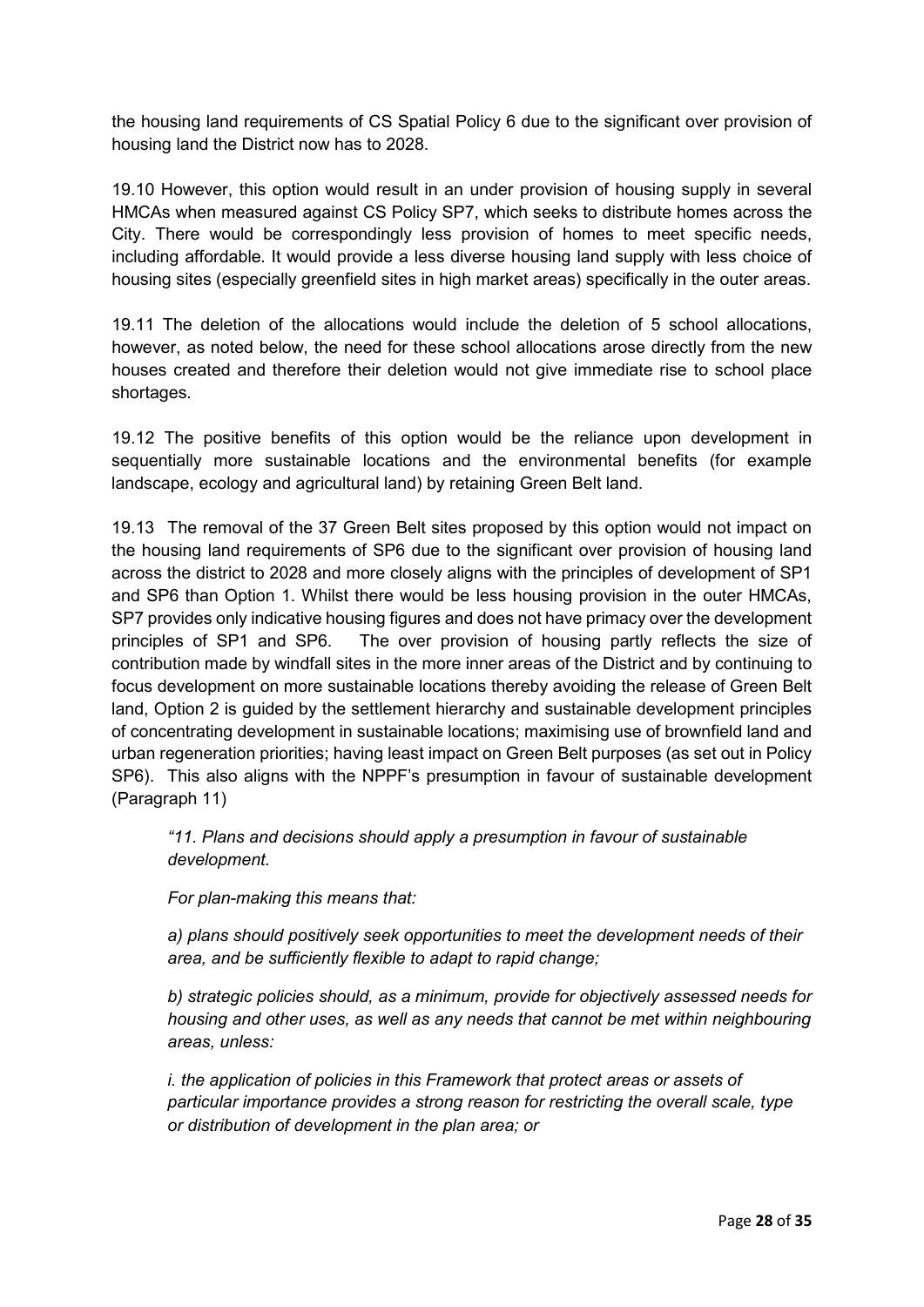#### *ii. any adverse impacts of doing so would significantly and demonstrably outweigh the benefits, when assessed against the policies in this Framework taken as a whole"*

19.14 The option responds to updated housing evidence and that does not now amount to exceptional circumstances to justify the release of Green Belt land.

19.15 This option is therefore justified on the basis of evidence and is considered to be in line with national policy.

### **Option 3 – Propose some of the Green Belt sites as allocations in the SAP**

19.16 This option to retain some of the allocations would help to address the shortfalls in some HMCAs (Aireborough, East, North, Outer North East, Outer South, Outer South East, Outer South West), however as with the Adopted SAP (2019) the CS Policy 7 overall shortfall would remain, particularly in Outer South East. The distribution is intended as a guide rather than rigid targets and as with Option 1, the test for demonstrating exceptional circumstances for Green Belt release would be difficult to justify based on the local housing land needs alone given the overall City needs are exceeded.

19.17 In SA terms, whilst this option proposes the release of less Green Belt land than option 1 above, focussing on the HMCAs with a shortfall of supply against SP7 (namely Aireborough, East, North, Outer North East, Outer South, Outer South East and Outer South West) the effects are similar to Option 1 as it presents a less sustainable approach to development overall for the same reasons as Option 1 . In strategic terms the difference in SA effects for option 3 compared to option 1 will not be significant.

19.18 In this option, sites in the Outer North West and Outer West HMCAs would not be allocated as they have an existing over supply against SP7. For the seven HMCAs which have an undersupply against SP7 (Aireborough, East, North, Outer North East, Outer South, Outer South East and Outer South West), the effect of the option would result in some HMCAs over providing if all sites were brought forward because the capacity of the sites is greater than the shortfall (for example North and Outer South West). For some HMCAs (Outer North East and Outer South East) however an under supply would still remain as the sites within the scope of the SAP remittal do not provide sufficient capacity to meet SP7. This option would not therefore achieve a sufficient distribution of housing to address SP7 given the constraints of the SAP remittal.

19.19 This option is therefore not justified on the basis of evidence nor is it considered to be in line with national policy.

#### **Preferred Option**

19.20 Having undertaken an assessment of the 3 options ('reasonable alternatives'), Option 2 is considered to be the most appropriate in SA terms. Notwithstanding the negative effect on the economic objectives (in relation to the deletion of the mixed use housing and employment allocation (MX2-38 Barrowby Lane, Manston) and temporary economic benefits from construction jobs), the deletion of the Green Belt allocations would prioritise development in more sustainable locations away from the Green Belt, thereby benefitting environmental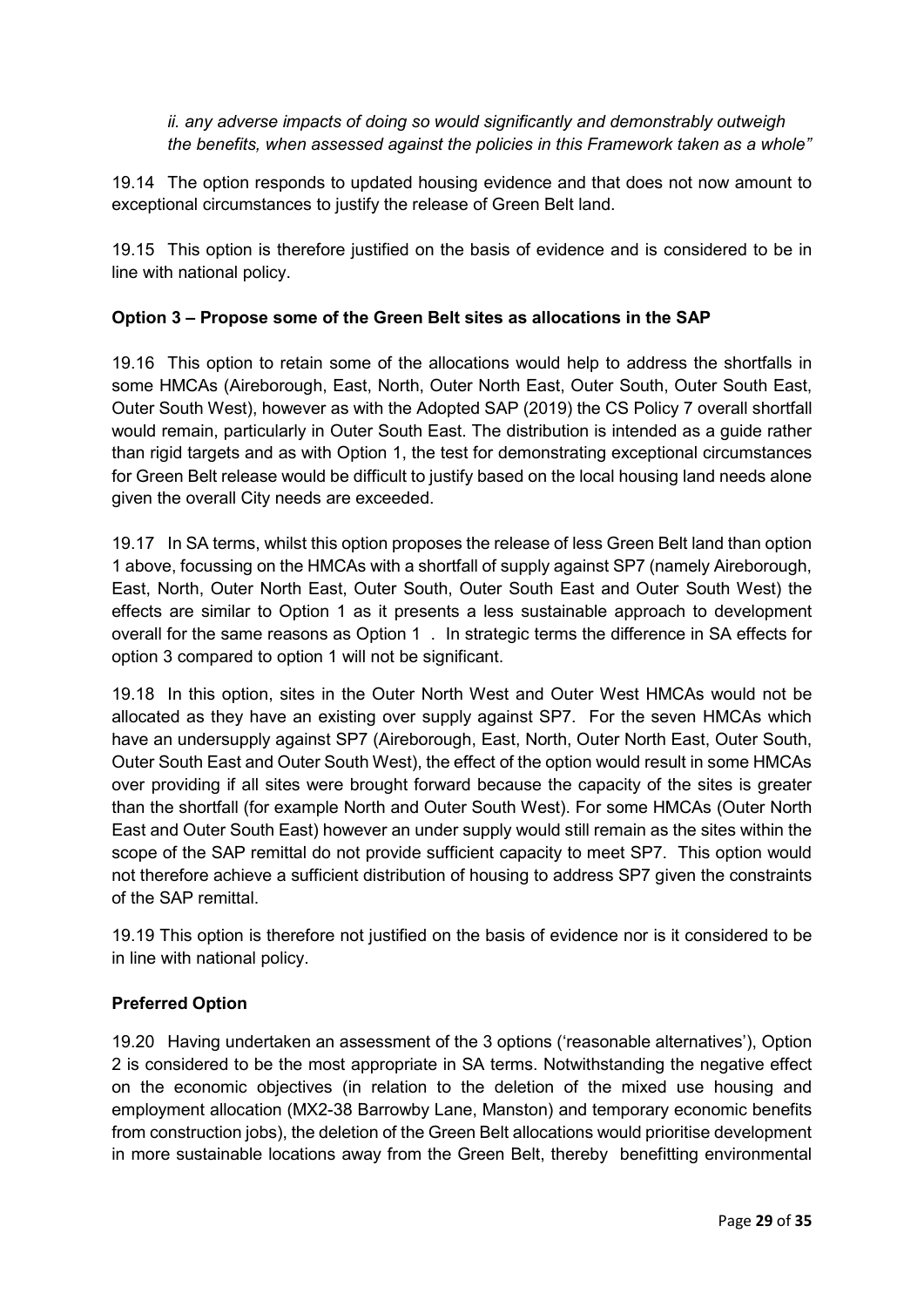objectives in relation to the protection of land and resources and directing growth to the existing urban areas reflecting the development principles of CS Policy SP1 and SP6.

19.21 The SA supports Option 2 because it has more positive effects and fewer negative effects than the other reasonable alternatives. Option 2 is also more in line with Policy SP1 and SP6 of the Core Strategy. These policies explicitly promote the development of previously developed land and urban growth by focussing on sustainable locations with least impact on the Green Belt. The key Core Strategy Policy which Option 2 does not help fully address is SP7 in relation to the distribution of housing land. However, it must be noted that neither Option 1 nor Option 3 would fully address SP7 either. Nevertheless, it is recognised that these options would be more in line with the indicative targets set out in SP7 than Option 1.

19.22 The Council's planning judgement in sum is:

• on the basis of up to date evidence the submitted version of the SAP (as it relates to the 37 sites) is not justified or in line with national policy

• there is now sufficient non-Green Belt housing land from allocations and identified sites in the Adopted SAP, along with new permissions arising as windfall, that meet Policy SP1 and SP6 without the need for Green Belt release

• it would not be evidenced, justified nor in accordance with national policy to seek to fully address Policy SP7, as this would require the release of Green Belt land and would not remedy SP7 in full

19.23 Based on the conclusions of the evidence and policy considerations, alongside the Sustainability Appraisal a planning judgement has been reached that Option 2 is the preferred approach to the SAP Remittal for the following reasons:

- a) whilst there may be some dis-benefits in not allocating the 37 sites for housing, it is considered that they are not sufficient to outweigh the high bar test for Green Belt release ('exceptional circumstances') when the Council has such a significant surplus of housing supply, and
- b) the option is considered a sound approach (which meets the Government's tests) and is responsive to the findings of the High Court Judgement (updating the housing land evidence and inviting proposed modifications to the SAP)

#### **20. Government response to the local housing need proposals in** *"Changes to the current planning system"*

20.1 The Government announcement follows on from a consultation in August 2020 on using a standard methodology algorithm. In response to that consultation the Council alongside many other northern local authorities, the core cities and the Combined Authority called for more flexibility for local authorities to be able to set housing needs, which reflected economic growth ambitions and affordability. The Government has responded to that by amending national planning guidance to build-in an uplift of 35% for the 20 most populated